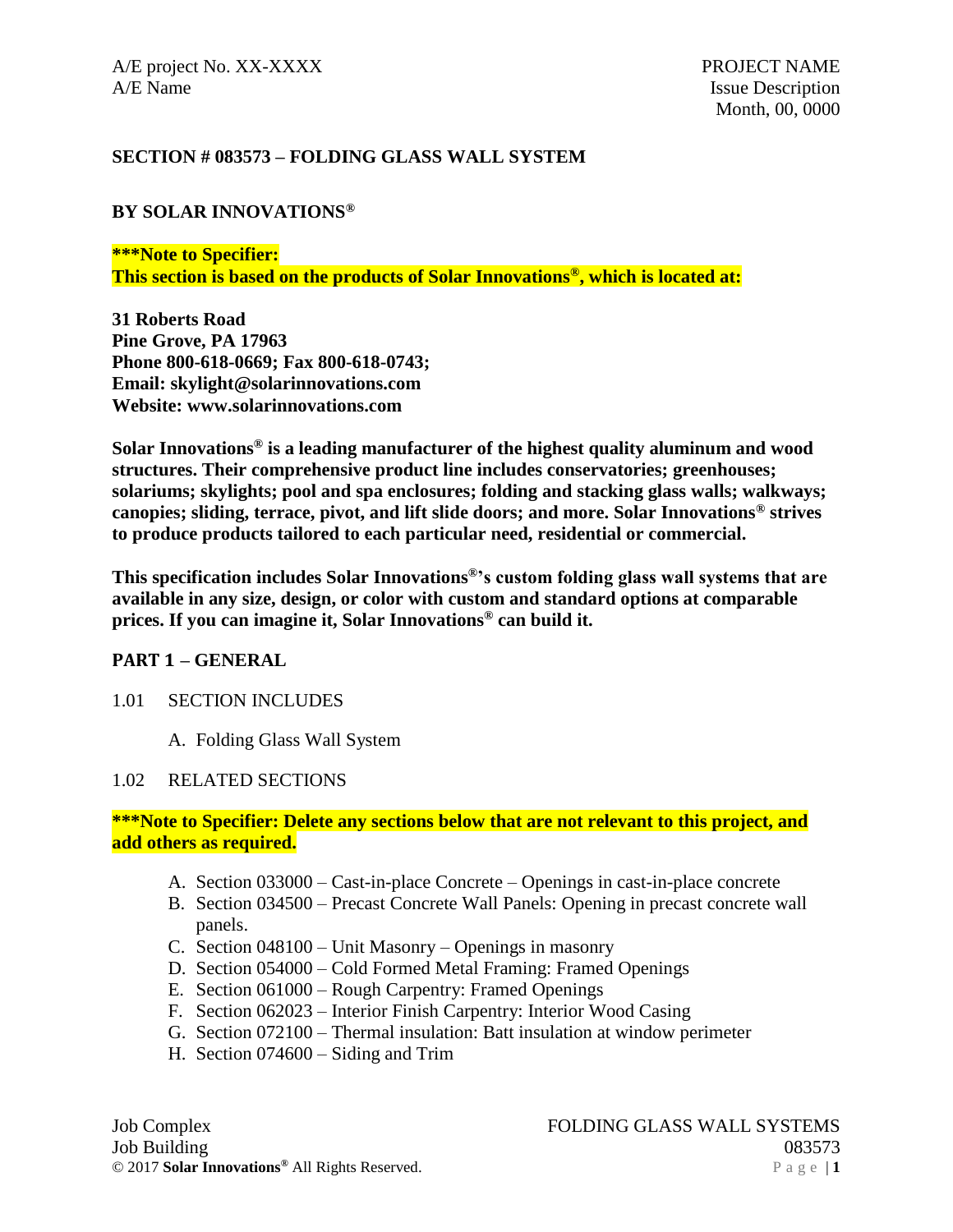- I. Section 076200 Flashing and Sheet Metal: Flashing associated with windows and doors
- J. Section 079200 Joint Sealers

# 1.03 REFERENCE STANDARDS

- A. The latest published edition of a reference shall be applicable to this Project unless identified by a specific edition date
- B. All reference amendments adopted prior to the effective date of this Specification shall be applicable to this Project
- C. All materials, installation, and workmanship shall comply with the applicable requirements and standards addressed within the following references:

# **\*\*\*Note to Specifier: Delete any reference below that are not required by the project, and add others as required.**

- 1. AAMA 611 Voluntary specifications for anodized architectural aluminum (revised).
- 2. AAMA 1503 Voluntary test method for thermal transmittance and condensation resistance of windows, doors, and glazed wall sections
- 3. ASTM A36/A36M Standard specification for carbon structural steel
- 4. ASTM B221/B221M Standard specification for aluminum and aluminum-alloy extruded bars, rods, wire, profiles, and tubes
- 5. ASTM B241/B241M Standard specification for aluminum and aluminum-alloy seamless pipe and seamless tubes
- 6. ASTM C1115 Standard specification for dense elastomeric silicone rubber gaskets and accessories
- 7. ASTM C864 Standard specification for dense elastomeric compression seal gaskets, setting blocks, and spacers
- 8. ASTM E283 Standard test method for structural performance of exterior windows, curtain walls, and doors by uniform static air pressure difference.
- 9. ASTM E330 Standard test method for structural performance of exterior windows, curtain walls, and doors by uniform static air pressure difference
- 10. ASTM E331 Standard test method for water penetration of exterior windows, curtain walls, and doors by uniform static air pressure difference
- 11. ASTM E547 Water penetration of exterior windows, curtain walls, and doors.
- 12. ASTM E1886 Standard test method for performance of exterior windows, curtain walls, doors, and impact protective systems impacted by missiles and exposed to cyclic pressure differentials
- 13. ASTM E1996 Standard specification for performance of exterior windows, curtain walls, doors, and impact protective systems impacted by windborne debris in hurricanes
- 14. AWS D1 Structural welding code
- 15. FGMA Flat glass marketing association, glazing manual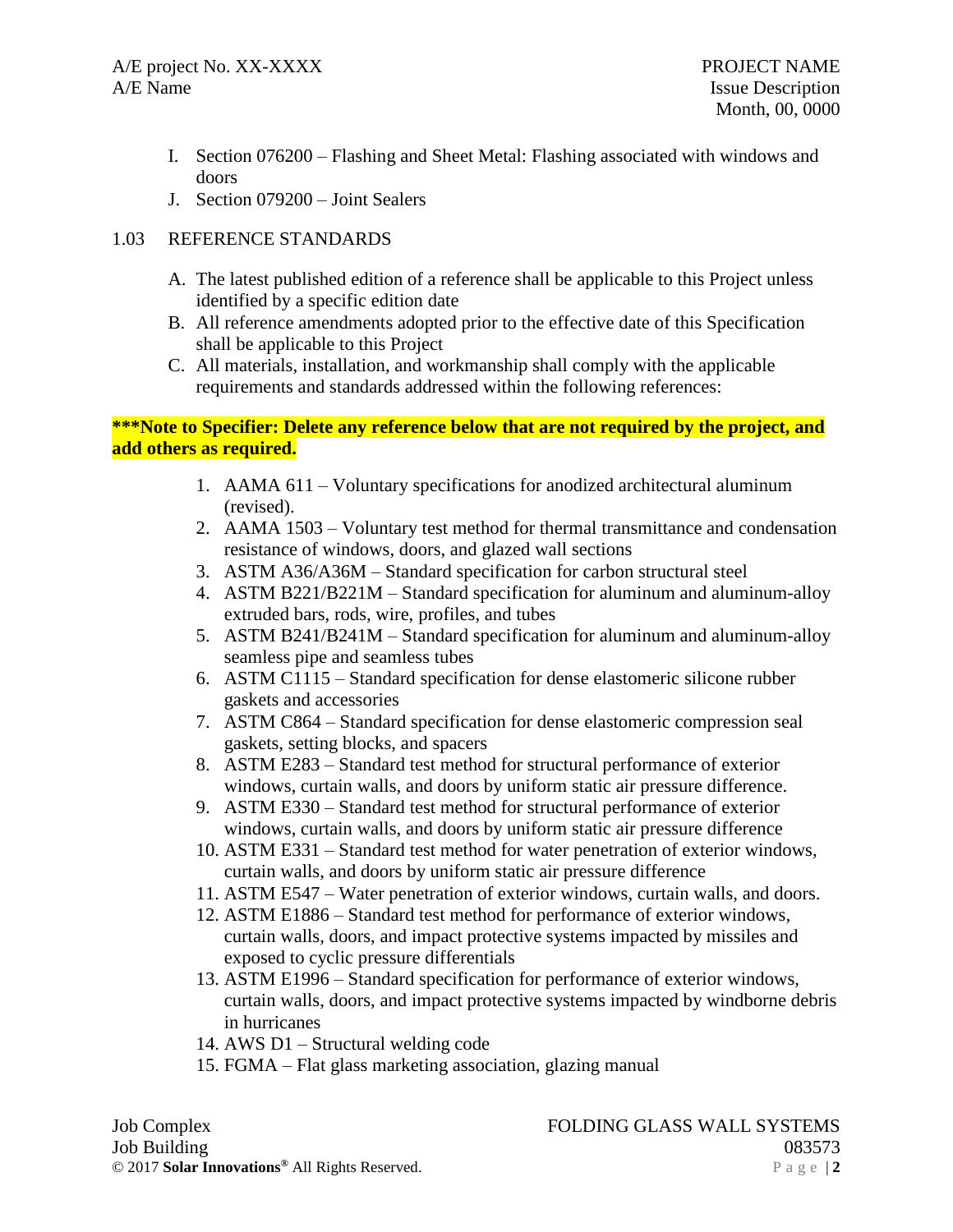### 1.04 PERFORMANCE REQUIREMENTS

### **\*\*\*Note to Specifier: Edit the following section to suit project requirements. Coordinate with manufacturer for the project location, wall size, and local building code to provide a system tailored to your needs.**

- A. Air Performance Design, fabricate, assemble, and erect the aluminum glazed system to be permanently free of significant air leakage. Significant leakage shall be defined as a differential test pressure amounting to 20 percent of specified strength performance pressure required with operable windows doors, or joints (if any) sealed to prevent crack leakage.
- B. Structural Performance Structural performance as tested in accordance with ASTM-E330; with no glass breakage or permanent damage to fasteners, anchors, hardware, or actuating mechanisms
	- 1. Normal wall deflection should not exceed 1/175 of clear span for spans lengths of 13' 6" or less and  $1/240 + \frac{1}{4}$ " for all others. Restrict deflection to  $\frac{3}{4}$ " maximum for individual glazing lites.
	- 2. Parallel to wall deflection should not exceed 175% of glass edge clearance. Restrict deflection to L/360 or 1/8" maximum. Restrict deflection to 1/16" maximum above doors and/or windows. It shall be permitted to increase the deflection to 1/8" if the door operation is not affected.
	- 3. Deflection of the entire assembly, including, but not limited to, glass, shall not exceed 1 ½"
- C. Thermal Performance Tested values, certifications, and simulation protocols
	- 1. Thermal Characteristics

**\*\*\*Note to Specifier: Thermal characteristics are available with performance values up to a U-Value – 0.30 and CRF - 41 based on glazing choices. Please note this is subject to glass availability and project specific requirements (Consult manufacturer).**

- a.  $U$ -value  $-\underline{\hspace{2cm}}$
- b.  $CRF$   $\_\_$
- 2. U-Value Unit to comply with the U-value NFRC rated, or simulated in accordance with NFRC 100 protocol, shown in manufacturers latest published data for the glazing and sill specified.
- 3. Solar Heat Gain Coefficient Unit to comply with the Solar Heat Gain Coefficient NFRC rated, or simulated in accordance with NFRC 200 protocol, shown in manufacturers latest published data for the glazing and sill specified.

### 1.05 MANUFACTURER'S CERTIFICATES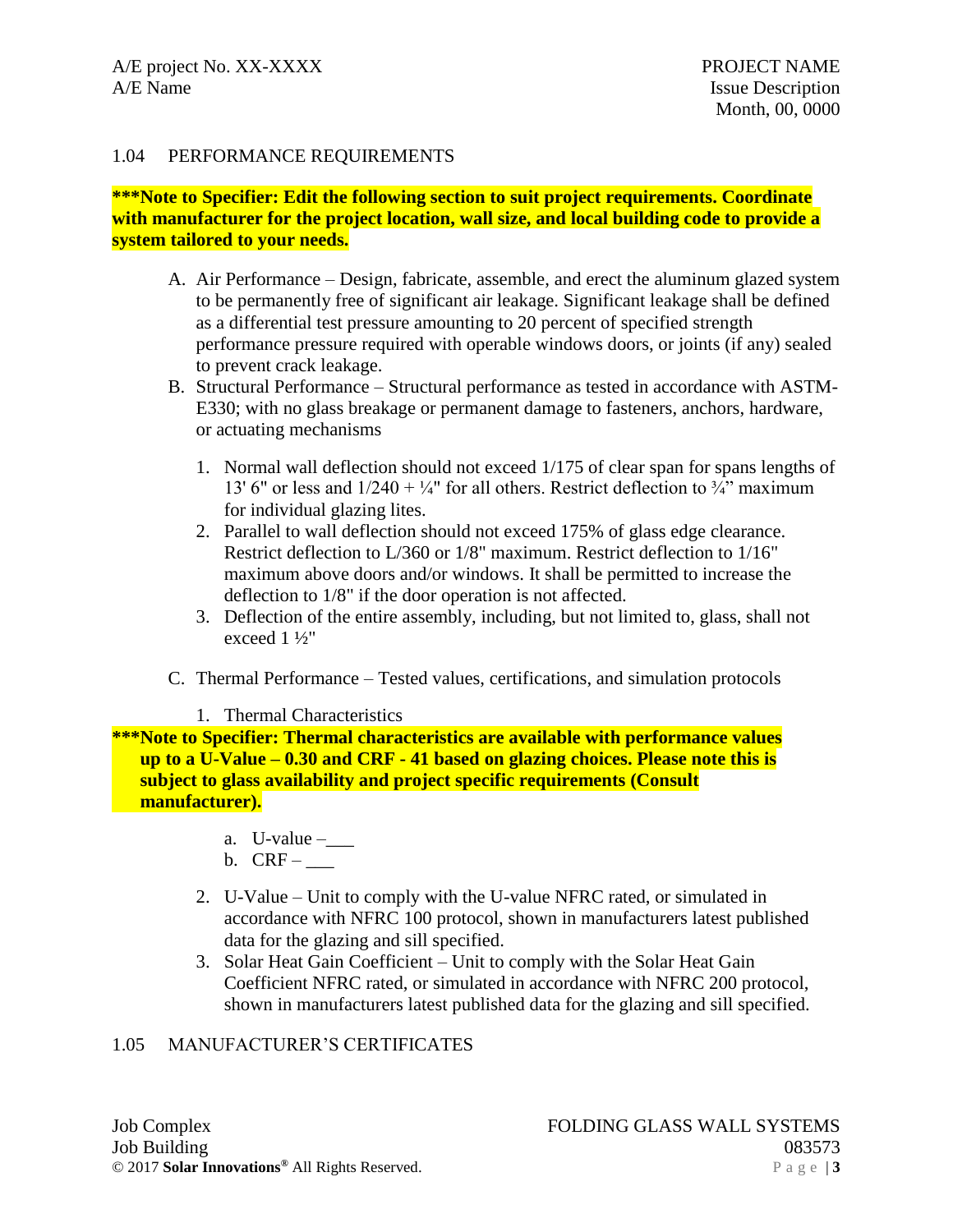**\*\*\*Note to Specifier: Select the appropriate set of test results for the project details. Delete all other paragraphs.**

- A. SI3350 Impact Infold and/or Outfold wall system when tested on a typical size panel folding wall unit, 223.75" wide x 100.5" tall (5683mm x 2553mm); panel size 36" x 96" shall meet or exceed the following performance tests.
	- 1. All Wall Folding Glass Wall FL Approval #12278.2
		- a. High Velocity Hurricane Zone Flush Sill Rating (NCTL 110-15135-1, NCTL 110-15540-1)
			- (1) Air Infiltration Test ASTM E 283
				- (a) Force of  $1.6 \text{psf} = 0.08 \text{cfm/ft}^2$  infiltration
				- (b) Force of  $1.6 \text{psf} = 0.09 \text{cfm/ft}^2$  infiltration
			- (2) Water Penetration Test ASTM E 331 and ASTM E 547
				- (a) Water pressure of 9.0psf  $5.0$ gph/ft<sup>2</sup> = no leakage
			- (3) Cycle Pressure Loading Test ASTM E 1886 and ASTM E 1996
				- (a) Design pressure of +60/-70psf
				- (b) Design pressure with panic bar option: ±65psf
		- b. High Velocity Hurricane Zone Standard Sill Rating (NCTL 110-15135-1, NCTL 110-14994-1)
			- (1) Air Infiltration Test ASTM E 283
				- (a) Force of  $1.6 \text{psf} = \langle 0.01 \text{cfm/ft}^2 \rangle$
			- (2) Water Penetration Test ASTM E 331
				- (a) Water pressure of 15.00psf  $5.0$ gph/ft<sup>2</sup> = no leakage
			- (3) Cycle Pressure Loading Test ASTM E 1886 and ASTM E 1996
				- (a) Design pressure of  $\pm 80$ psf
				- (b) Design pressure with panic bar option:  $\pm 65$ psf
	- 2. 90° Corner No Post Folding Glass Wall FL Approval #12278.3
		- a. High Velocity Hurricane Zone Flush Sill Rating (NCTL 110-15540-1)
			- (1) Air Infiltration Test ASTM E 283
				- (a) Force of  $1.6 \text{psf} = 0.08 \text{cfm/ft}^2$  infiltration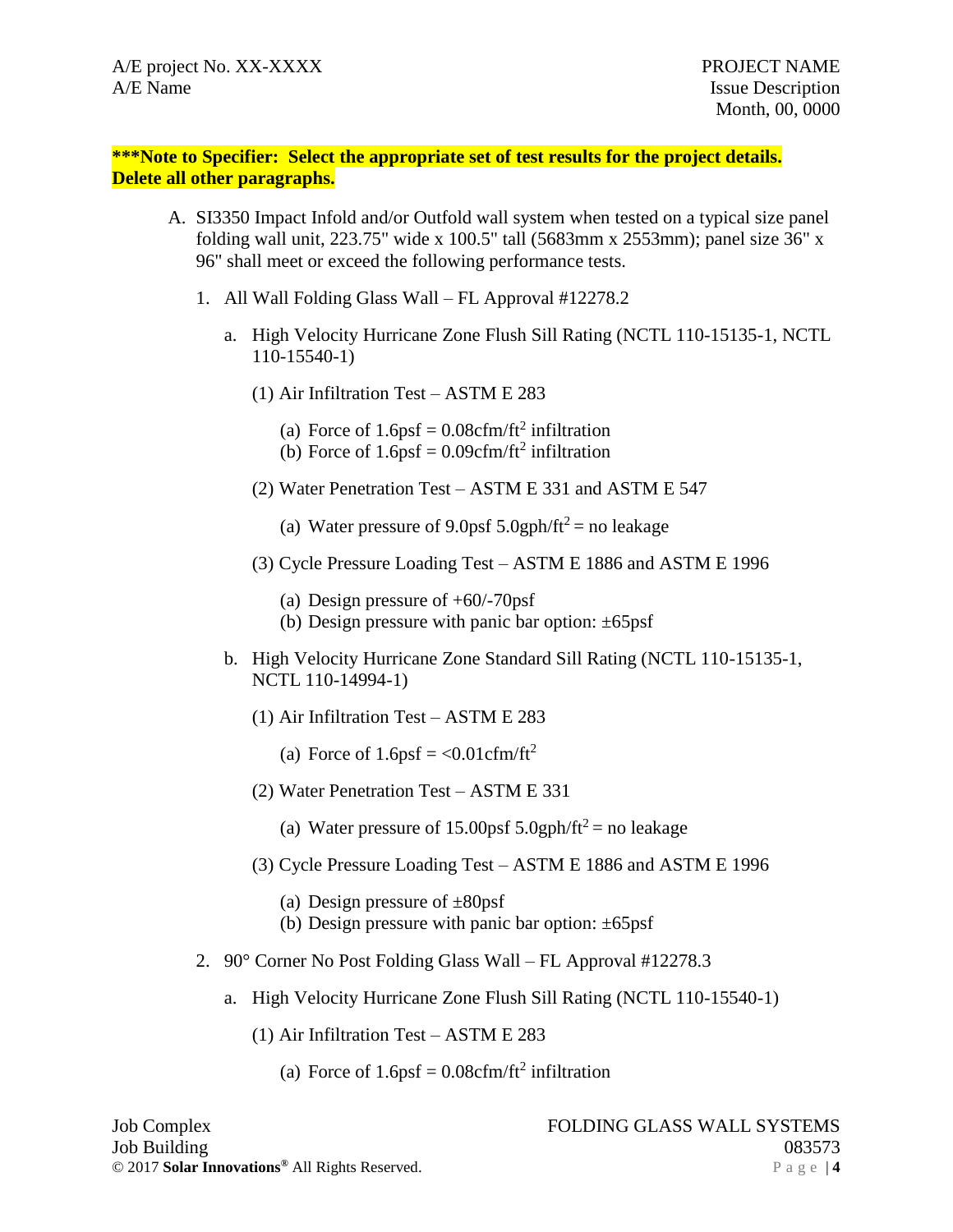- (b) Force of  $1.6$ psf =  $0.09$ cfm/ft<sup>2</sup> infiltration
- (2) Water Penetration Test ASTM E 331
	- (a) Water pressure of 9.0psf  $5.0$ gph/ft<sup>2</sup> = no leakage
- (3) Cycle Pressure Loading Test ASTM E 1886 and ASTM E 1996
	- (a) Design pressure of +60/-70psf
- b. High Velocity Hurricane Zone Standard Sill Rating (NCTL 110-14992-1)
	- (1) Air Infiltration Test ASTM E 283
		- (a) Force of  $1.6$ psf =  $0.05$ cfm/ft<sup>2</sup>
	- (2) Water Penetration Test ASTM E 331
		- (a) Water pressure of 9.0psf  $5.0$ gph/ft<sup>2</sup> = no leakage
	- (3) Cycle Pressure Loading Test ASTM E 1886 and ASTM E 1996
		- (a) Design pressure of  $\pm 80$ psf
- 3. Radius Folding Glass Wall FL Approval #12278.4
	- a. High Velocity Hurricane Zone Flush Sill Rating (NCTL 110-15540-1)
		- (1) Air Infiltration Test ASTM E 283
			- (a) Force of  $1.6 \text{psf} = 0.08 \text{cfm/ft}^2$  infiltration
			- (b) Force of  $1.6 \text{psf} = 0.09 \text{cfm/ft}^2$  infiltration
		- (2) Water Penetration Test ASTM E 331
			- (a) Water pressure of 9.0psf  $5.0$ gph/ft<sup>2</sup> = no leakage
		- (3) Cycle Pressure Loading Test ASTM E 1886 and ASTM E 1996
			- (a) Design pressure of  $\pm 70$ psf
	- b. High Velocity Hurricane Zone Standard Sill Rating (NCTL 110-15540-1)
		- (1) Air Infiltration Test ASTM E 283
			- (a) Force of  $1.6 \text{psf} = 0.08 \text{cfm/ft}^2$  infiltration
			- (b) Force of  $1.6 \text{psf} = 0.09 \text{cfm/ft}^2$  infiltration
		- (2) Water Penetration Test ASTM E 331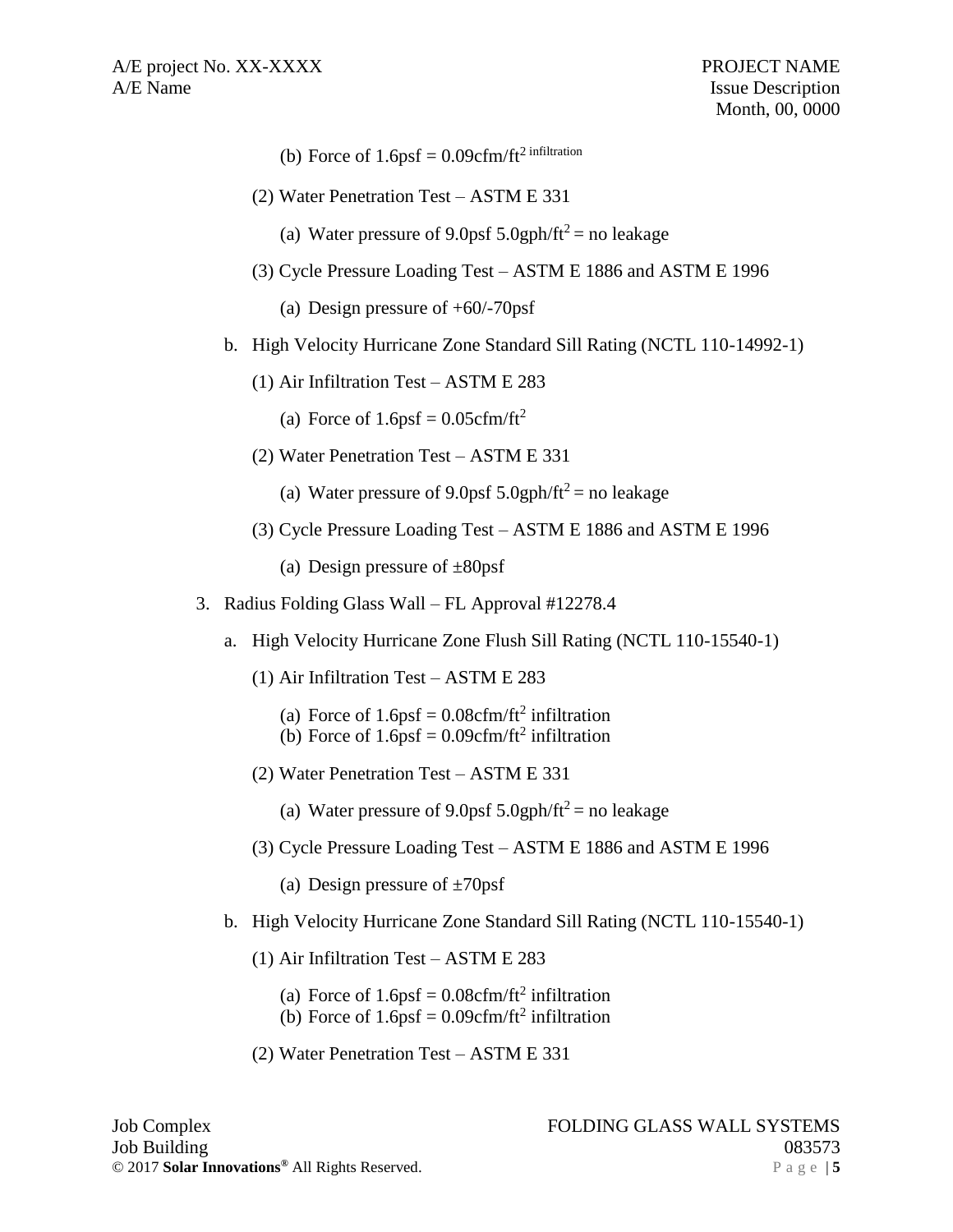- (a) Water pressure of 9.0psf  $5.0$ gph/ft<sup>2</sup> = no leakage
- (3) Cycle Pressure Loading Test ASTM E 1886 and ASTM E 1996
	- (a) Design pressure of +60/-70psf
- 4. Mid-Wall Double Door Infold Folding Glass Wall FL Approval #12278.7
	- a. High Velocity Hurricane Zone Flush Sill Rating (NCTL 110-15540-1)
		- (1) Air Infiltration Test ASTM E 283
			- (a) Force of  $1.6$ psf =  $0.08$ cfm/ft<sup>2</sup>
			- (b) Force of  $1.6$ psf =  $0.09$ cfm/ft<sup>2</sup>
		- (2) Water Penetration Test ASTM E 331
			- (a) Water pressure of 9.0psf at  $5.0$ gph/ft<sup>2</sup> = no leakage
		- (3) Cycle Pressure Loading Test ASTM E 1886 and ASTM E 1996
			- (a) Design pressure of +60/-70psf
	- b. High Velocity Hurricane Zone Standard Sill Rating (NCTL 110-15540-1)
		- (1) Air Infiltration Test ASTM E 283
			- (a) Force of  $1.6 \text{psf} = 0.02 \text{cfm/ft}^2$
		- (2) Water Penetration Test ASTM E 331
			- (a) Water pressure of 9.0psf at  $5.0$ gph/ft<sup>2</sup> = no leakage
		- (3) Cycle Pressure Loading Test ASTM E 1886 and ASTM E 1996
			- (a) Design pressure of  $\pm 80$ psf
- 5. Mid-Wall Double Door Outfold Folding Glass Wall FL Approval #12278.8
	- a. High Velocity Hurricane Zone Flush Sill Rating (NCTL 110-15540-1)
		- (1) Air Infiltration Test ASTM E 283
			- (a) Force of  $1.6$ psf =  $0.08$ cfm/ft<sup>2</sup>
			- (b) Force of  $1.6$ psf =  $0.09$ cfm/ft<sup>2</sup>
		- (2) Water Penetration Test ASTM E 331
			- (a) Water pressure of 9.0psf at  $5.0$ gph/ft<sup>2</sup> = no leakage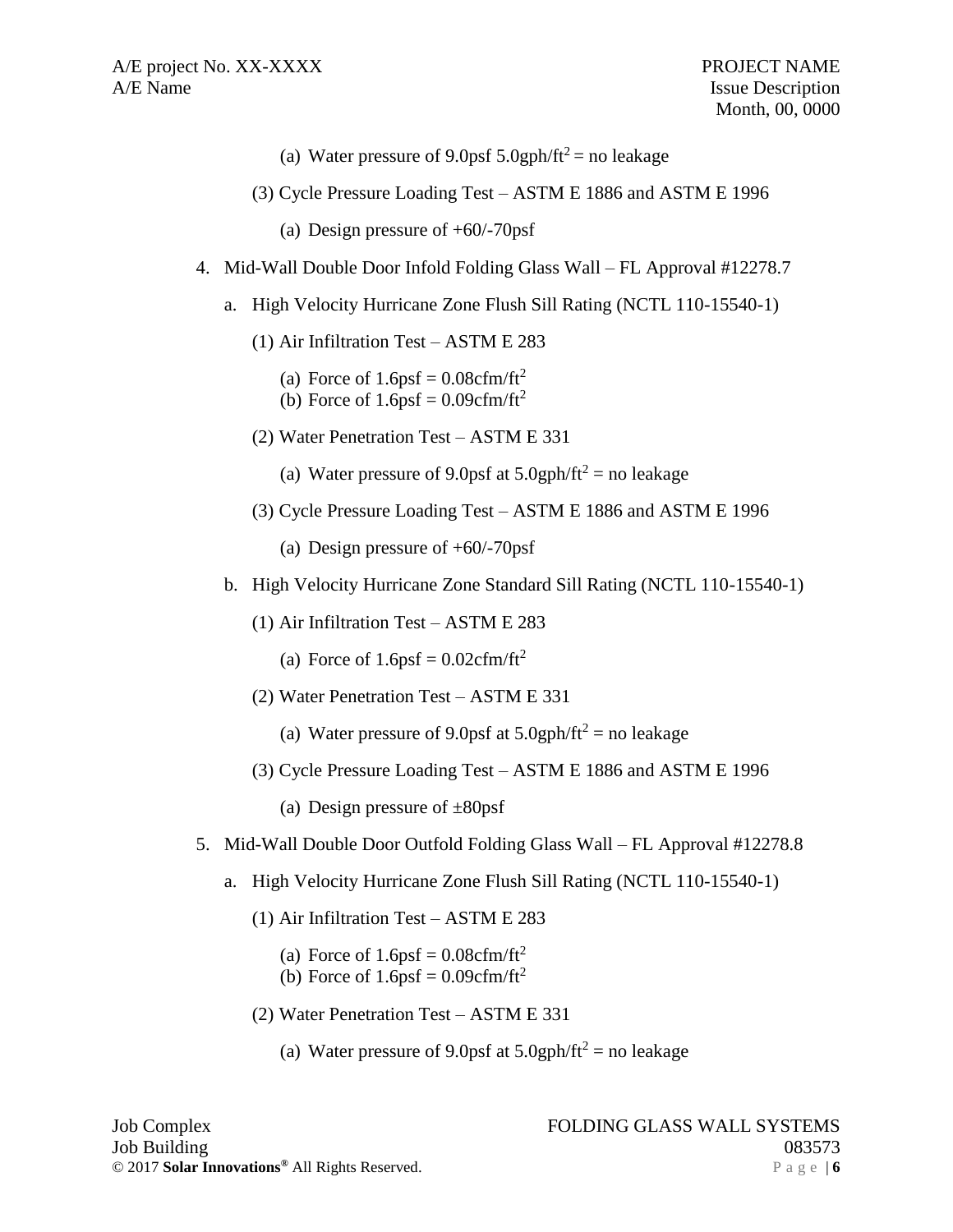- (3) Cycle Pressure Loading Test ASTM E 1886 and ASTM E 1996
	- (a) Design pressure of +60/-70psf
	- (b) Design pressure with panic bar option:  $\pm 65$ psf
- b. High Velocity Hurricane Zone Standard Sill Rating (NCTL 110-15540-1)
	- (1) Air Infiltration Test ASTM E 283
		- (a) Force of  $1.6 \text{psf} = 0.02 \text{cfm/ft}^2$
	- (2) Water Penetration Test ASTM E 331
		- (a) Water pressure of 9.0psf at  $5.0$ gph/ft<sup>2</sup> = no leakage
	- (3) Cycle Pressure Loading Test ASTM E 1886 and ASTM E 1995
		- (a) Design pressure of  $\pm 80$ psf
		- (c) Design pressure with panic bar option  $\pm 65$
- B. SI33350F Impact Infold and/or Outfold wall system when tested on a typical size panel folding wall unit, 260.69" wide x 118.5" tall (6621.5mm x 3009.9mm); panel size 42" x 114" shall meet or exceed the following performance tests.
	- 1. Mid-Wall Double Door Outfold Folding Glass Wall FL Approval #13407.1
		- a. High Velocity Hurricane Zone Flush Sill Rating (NCTL 110-15327-1)
			- (1) Air Infiltration Test ASTM E 283
				- (a) Force of  $1.6$ psf =  $0.07$ cfm/ft<sup>2</sup>
			- (2) Water Penetration Test ASTM E 331
				- (a) Water pressure of 12.0psf at  $5.0$ gph/ft<sup>2</sup> = no leakage
			- (3) Cycle Pressure Loading Test ASTM E 1886 and ASTM E 1995
				- (a) Design pressure of  $\pm 50$ psf
	- 2. Mid-Wall Double Door Infold Folding Glass Wall FL Approval #13407.2
		- a. High Velocity Hurricane Zone Flush Sill Rating (NCTL 110-15505.1)
			- (1) Air Infiltration Test ASTM E 283
				- (a) Force of  $1.6$ psf =  $0.09$ cfm/ft<sup>2</sup>
			- (2) Water Penetration Test ASTM E 331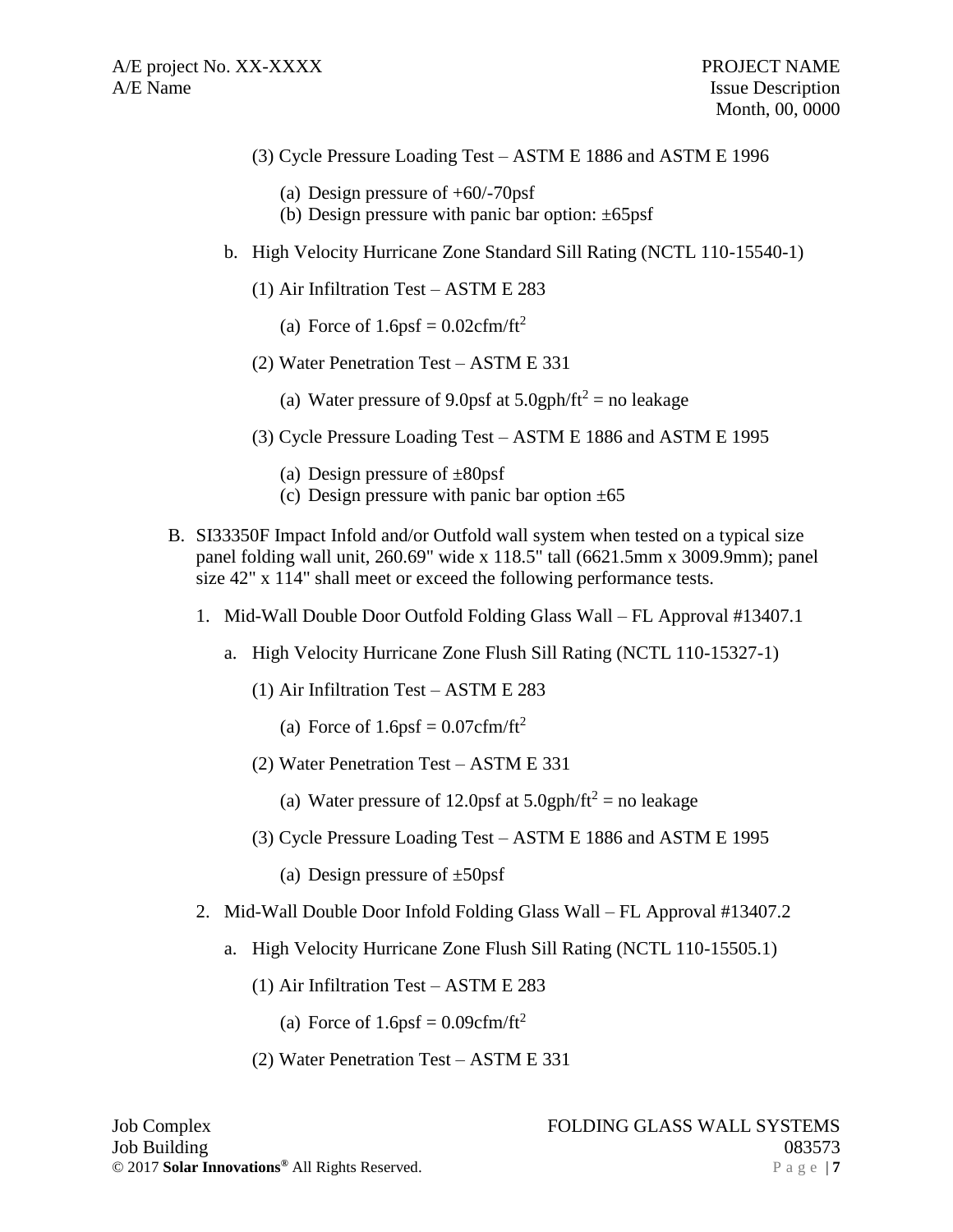- (a) Water pressure of 9.0psf at  $5.0$ gph/ft<sup>2</sup> = no leakage
- (3) Cycle Pressure Loading Test ASTM E 1886 and ASTM E 1995
	- (a) Design pressure of  $\pm 55$ psf
- b. High Velocity Hurricane Zone Standard Sill Rating (NCTL 110-15327-1)
	- (1) Air Infiltration Test ASTM E 283
		- (a) Force of  $1.6 \text{psf} = 0.02 \text{cfm/ft}^2$
	- (2) Water Penetration Test ASTM E 331
		- (a) Water pressure of 9.0psf at  $5.0$ gph/ft<sup>2</sup> = no leakage
	- (3) Cycle Pressure Loading Test ASTM E 1886 and ASTM E 1995
		- (a) Design pressure of  $\pm 70$ psf
- 3. Mid-Wall Double Door Outfold Folding Glass Wall FL Approval #13407.3
	- a. High Velocity Hurricane Zone Flush Sill Rating (NCTL 110-15327-1)
		- (1) Air Infiltration Test ASTM E 283
			- (a) Force of  $1.6$ psf = 0.09cfm/ft<sup>2</sup>
		- (2) Water Penetration Test ASTM E 331
			- (a) Water pressure of 9.0psf at  $5.0$ gph/ft<sup>2</sup> = no leakage
		- (3) Cycle Pressure Loading Test ASTM E 1886 and ASTM E 1995
			- (a) Design pressure of  $\pm 55$ psf
	- b. High Velocity Hurricane Zone Standard Sill Rating (NCTL 110-15327-1)
		- (1) Air Infiltration Test ASTM E 283
			- (a) Force of  $1.6 \text{psf} = 0.18 \text{cfm/ft}^2$
		- (2) Water Penetration Test ASTM E 331
			- (a) Water pressure of 12.0psf at  $5.0$ gph/ft<sup>2</sup> = no leakage
		- (3) Cycle Pressure Loading Test ASTM E 1886 and ASTM E 1995
			- (a) Design pressure of  $\pm 70$ psf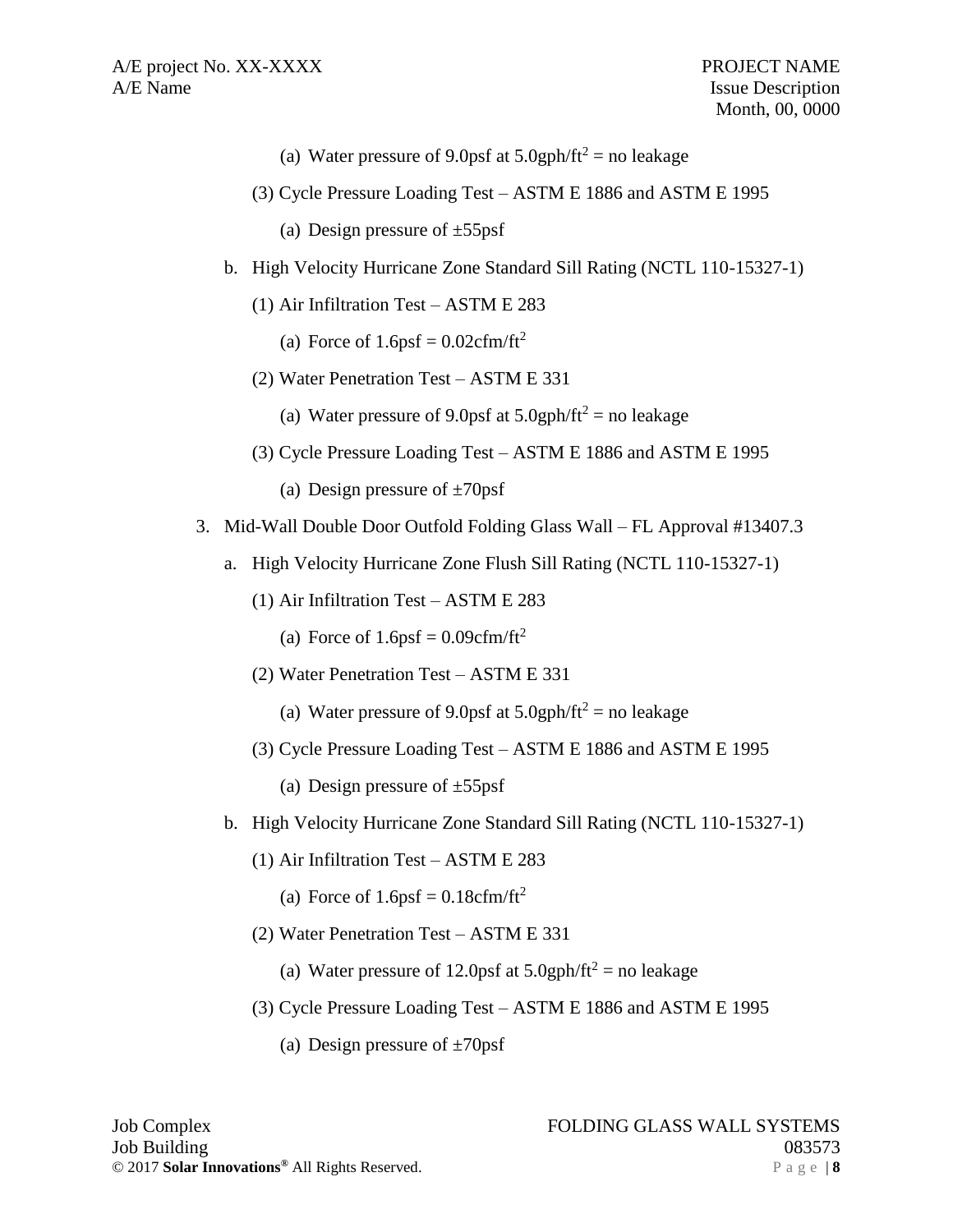- 4. 90° Corner No Post Folding Glass Wall FL Approval #13407.4
	- a. High Velocity Hurricane Zone Standard Sill Rating (NCTL 110-15505-1)
		- (1) Air Infiltration Test ASTM E 283
			- (a) Force of  $1.6$ psf =  $0.16$ cfm/ft2
		- (2) Water Penetration Test ASTM E 331
			- (a) Water pressure of 9.0psf  $5.0$ gph/ft<sup>2</sup> = no leakage
		- (3) Cycle Pressure Loading Test ASTM E 1886 and ASTM E 1996
			- (a) Design pressure of  $\pm 80$ psf
- 5. 90° Corner No Post Folding Glass Wall FL Approval #13407.5
	- a. High Velocity Hurricane Zone Flush Sill Rating (NCTL 110-15505-1)
		- (1) Air Infiltration Test ASTM E 283
			- (a) Force of  $1.6$ psf = 0.09cfm/ft2 infiltration
		- (2) Water Penetration Test ASTM E 331
			- (a) Water pressure of 9.0psf  $5.0$ gph/ft<sup>2</sup> = no leakage
		- (3) Cycle Pressure Loading Test ASTM E 1886 and ASTM E 1996
			- (a) Design pressure of  $\pm 55$ psf
- C. SI3350 Non-impact Infold and/or Outfold wall system when tested on a typical size panel folding wall unit, 223.75" wide x 100.5" tall (5683mm x 2553mm); panel size 36" x 96" shall meet or exceed the following performance tests.
	- 1. 90° Corner No Post Folding Glass Wall FL Approval #12279.5
		- a. Flush Sill Rating (NCTL 110-15540-1)
			- (1) Air Infiltration Test ASTM E 283
				- (a) Force of  $1.6$ psf =  $0.08$ cfm/ft<sup>2</sup>
			- (2) Water Penetration Test ASTM E 331
				- (a) Water pressure of 9.0psf  $5.0$ gph/ft<sup>2</sup> = no leakage
			- (3) Cycle Pressure Loading Test ASTM E 1886 and ASTM E 1996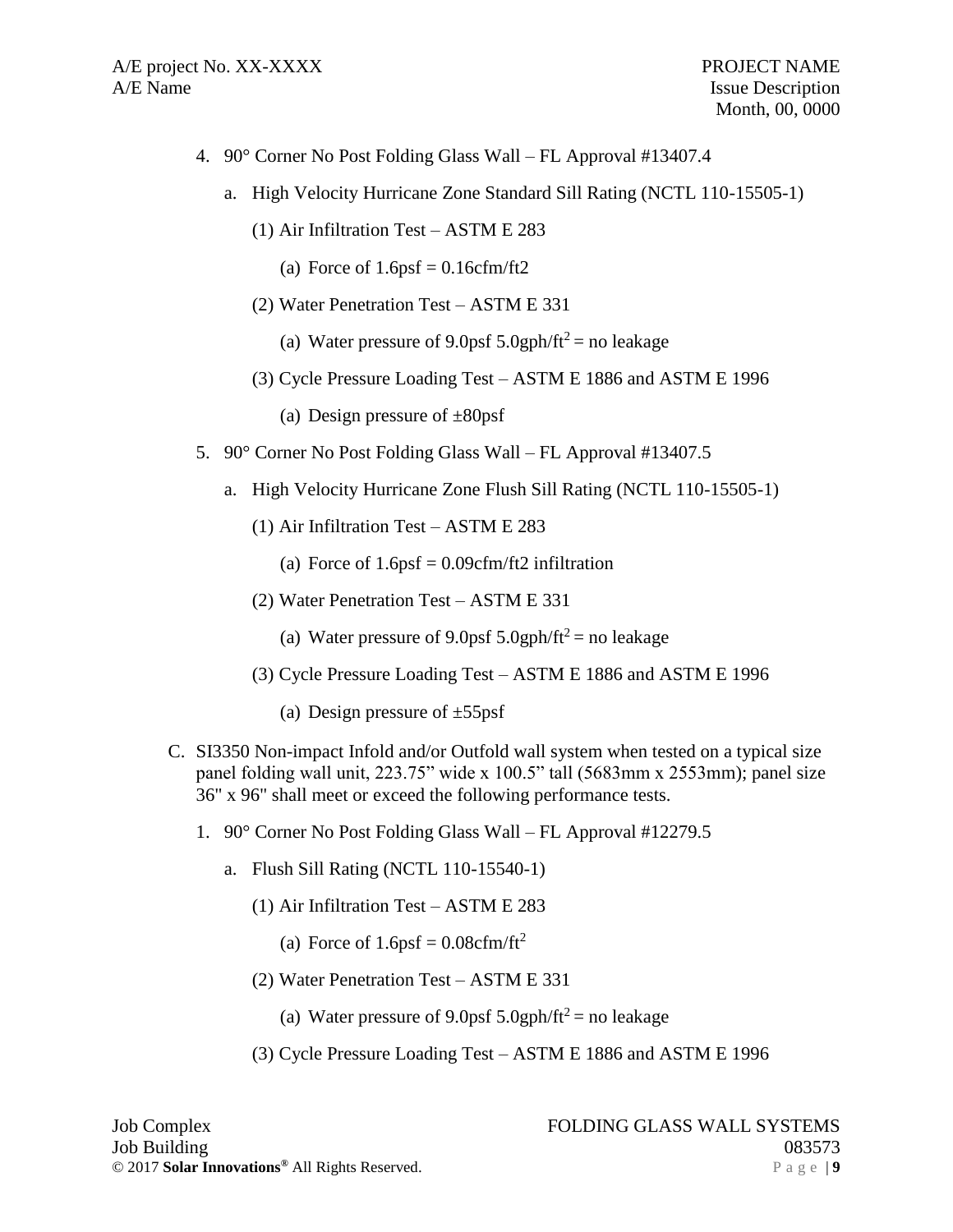- (a) Design pressure of  $+60/-70$
- b. Standard Sill Rating (NCTL 110-14992-1)
	- (1) Air Infiltration Test ASTM E 283
		- (a) Force of  $1.6$ psf = 0.05cfm/ft2 infiltration
	- (2) Water Penetration Test ASTM E 331
		- (a) Water pressure of 9.0psf  $5.0$ gph/ft<sup>2</sup> = no leakage
	- (3) Cycle Pressure Loading Test ASTM E 1886 and ASTM E 1996
		- (a) Design pressure of  $\pm 80$ psf
- 2. All Wall Folding Glass Wall FL Approval #12279.6
	- a. Flush Sill Rating (NCTL 110-15135-1, NCTL 110-15540-1)
		- (1) Air Infiltration Test ASTM E 283
			- (a) Force of  $1.6 \text{psf} = 0.08 \text{cfm/ft}^2$  infiltration
			- (b) Force of  $1.6 \text{psf} = 0.09 \text{cfm/ft}^2$  infiltration
		- (2) Water Penetration Test ASTM E 331 and ASTM E 547
			- (a) Water pressure of 9.0psf 5.0gph/ft<sup>2</sup> = no leakage
		- (3) Cycle Pressure Loading Test ASTM E 1886 and ASTM E 1996
			- (a) Design pressure of +60/-70psf
			- (c) Design pressure with panic bar option:  $\pm 65$ psf
	- b. Standard Sill Rating (NCTL 110-15135-1, NCTL 110-14994-1)
		- (1) Air Infiltration Test ASTM E 283
			- (a) Force of  $1.6$ psf = <0.01cfm/ft<sup>2</sup>
		- (2) Water Penetration Test ASTM E 331 and ASTM E 547
			- (a) Water pressure of 15.0psf 5.0gph/ft<sup>2</sup> = no leakage
		- (3) Cycle Pressure Loading Test ASTM E 1886 and ASTM E 1996
			- (a) Design pressure of  $\pm 80$ psf
			- (b) Design pressure with panic bar option:  $\pm 65$ psf
- 3. Mid-Wall Double Door Infold Folding Glass Wall FL Approval #12279.9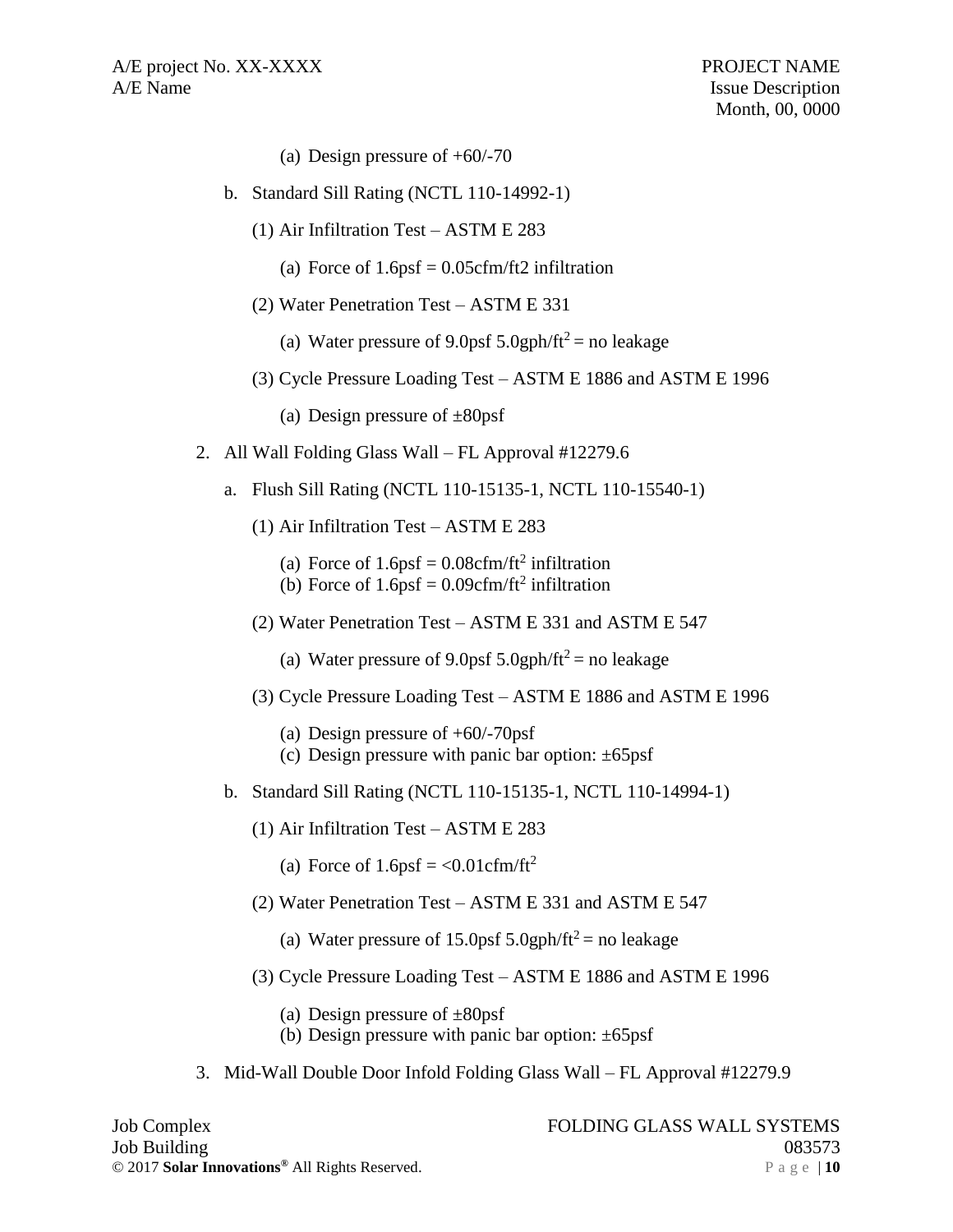- a. Flush Sill Rating (NCTL 110-15540.1)
	- (1) Air Infiltration Test ASTM E 283
		- (a) Force of  $1.6 \text{psf} = 0.08 \text{cfm/ft}^2$
	- (2) Water Penetration Test ASTM E 331
		- (a) Water pressure of 9.0psf at  $5.0$ gph/ft<sup>2</sup> = no leakage
	- (3) Cycle Pressure Loading Test ASTM E 1886 and ASTM E 1995
		- (a) Design pressure of  $=60/-70$ psf
- b. Standard Sill Rating (NCTL 110-15005-1)
	- (1) Air Infiltration Test ASTM E 283
		- (a) Force of  $1.6$ psf =  $0.02$ cfm/ft<sup>2</sup>
	- (2) Water Penetration Test ASTM E 331
		- (a) Water pressure of 9.0psf at  $5.0$ gph/ft<sup>2</sup> = no leakage
	- (3) Cycle Pressure Loading Test ASTM E 1886 and ASTM E 1995
		- (a) Design pressure of  $\pm 80$ psf
- 4. Mid-Wall Double Door Outfold Folding Glass Wall FL Approval #12279.1
	- a. Flush Sill Rating (NCTL 110-15540-1, NCTL 110-15135-1)
		- (1) Air Infiltration Test ASTM E 283
			- (a) Force of  $1.6 \text{psf} = 0.08 \text{cfm/ft}^2$
		- (2) Water Penetration Test ASTM E 331
			- (a) Water pressure of 9.0psf at  $5.0$ gph/ft<sup>2</sup> = no leakage
		- (3) Cycle Pressure Loading Test ASTM E 1886 and ASTM E 1995
			- (a) Design pressure of 60/-70psf
			- (b) Design pressure with panic bar option  $\pm 65$ psf
	- b. Standard Sill Rating (NCTL 110-15540-1, NCTL 110-15005-1)
		- (1) Air Infiltration Test ASTM E 283
			- (a) Force of  $1.6$ psf =  $0.02$ cfm/ft<sup>2</sup>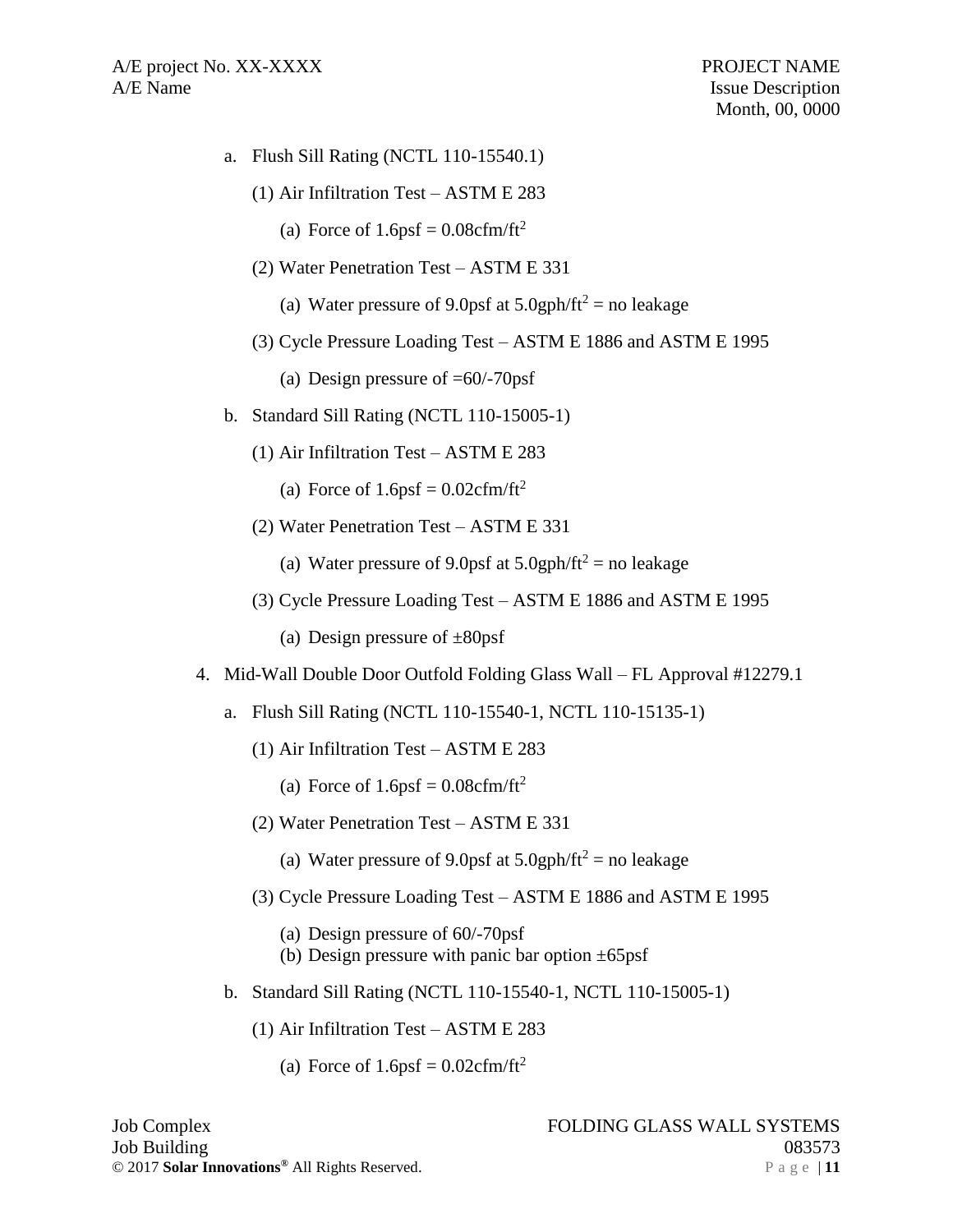- (2) Water Penetration Test ASTM E 331
	- (a) Water pressure of 9.0psf at  $5.0$ gph/ft<sup>2</sup> = no leakage
- (3) Cycle Pressure Loading Test ASTM E 1886 and ASTM E 1995
	- (a) Design pressure of  $\pm 80$ psf
	- (b) Design pressure with panic bar option  $\pm 65$ psf
- 5. Radius Folding Glass Wall FL Approval #12279.11
	- a. Sill Rating (NCTL 110-15540-1)
		- (1) Air Infiltration Test ASTM E 283
			- (a) Force of  $1.6 \text{psf} = 0.08 \text{cfm/ft}^2$  infiltration
			- (b) Force of  $1.6\text{psf} = 0.09 \text{cfm/ft}^2$  infiltration
		- (2) Water Penetration Test ASTM E 331
			- (a) Water pressure of 9.0psf  $5.0$ gph/ft<sup>2</sup> = no leakage
		- (3) Cycle Pressure Loading Test ASTM E 1886 and ASTM E 1996
			- (a) Design pressure of  $\pm 70$ psf
	- b. Standard Sill Rating (NCTL 110-15540-1)
		- (1) Air Infiltration Test ASTM E 283
			- (a) Force of  $1.6 \text{psf} = 0.08 \text{cfm/ft}^2$  infiltration
			- (b) Force of  $1.6 \text{psf} = 0.09 \text{cfm/ft}^2$  infiltration
		- (2) Water Penetration Test ASTM E 331
			- (a) Water pressure of 9.0psf  $5.0$ gph/ft<sup>2</sup> = no leakage
		- (3) Cycle Pressure Loading Test ASTM E 1886 and ASTM E 1996
			- (a) Design pressure of +60/-70psf
- D. SI33350 Non-impact Infold and/or Outfold wall system when tested on a typical size panel folding wall unit, 260.69" wide x 118.5" tall (6621.5mm x 3009.9mm); panel size 42" x 114" shall meet or exceed the following performance tests.
	- 1. 90° Corner No Post Folding Glass Wall FL Approval #14399.1
		- a. Standard Sill Rating (NCTL 110-15505-1)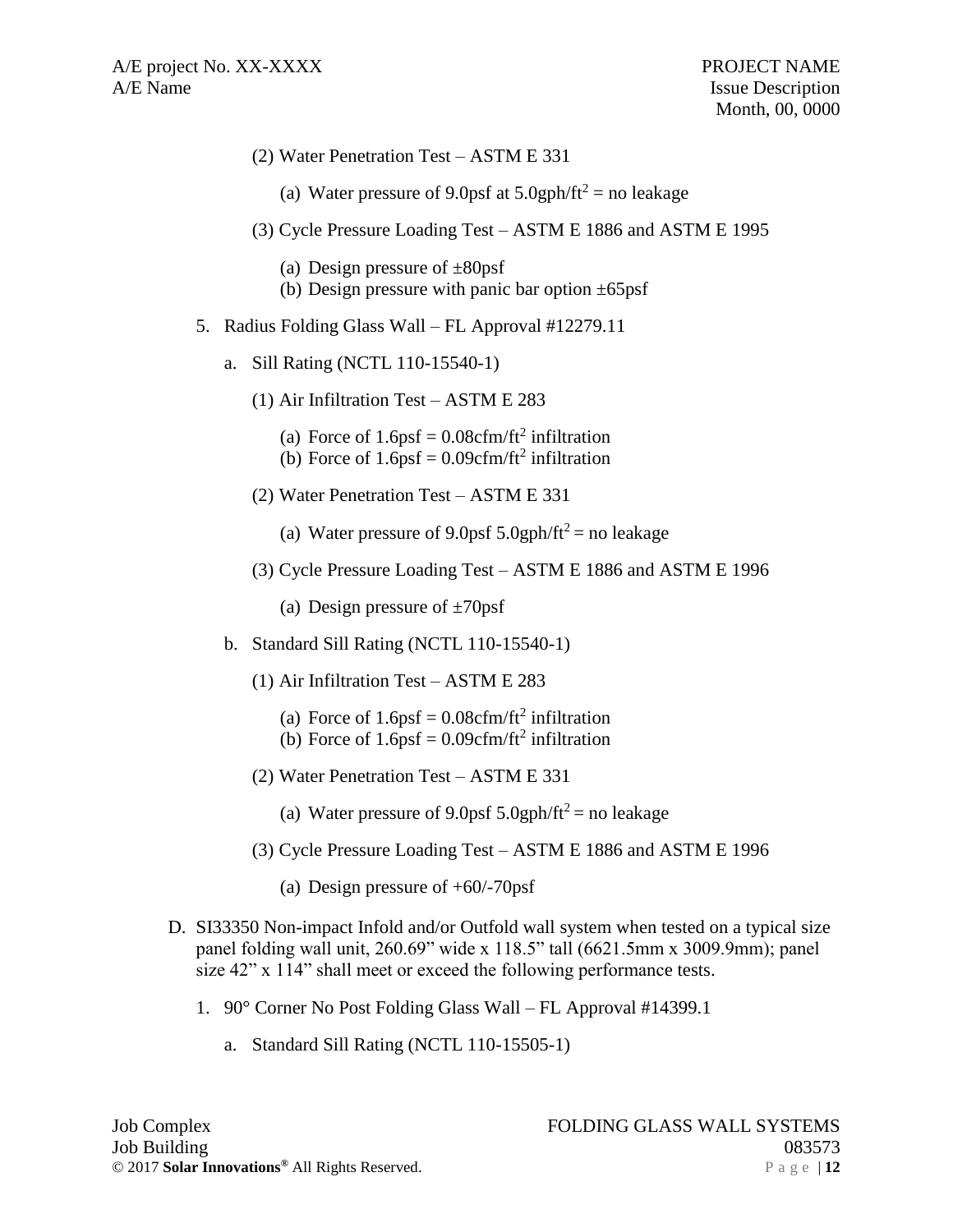- (1) Air Infiltration Test ASTM E 283
	- (a) Force of  $1.6$ psf = 0.16cfm/ft2 infiltration
- (2) Water Penetration Test ASTM E 331
	- (a) Water pressure of 9.0psf  $5.0$ gph/ft<sup>2</sup> = no leakage
- (3) Cycle Pressure Loading Test ASTM E 1886 and ASTM E 1996
	- (a) Design pressure of  $\pm 80$ psf
- 2. 90° Corner No Post Folding Glass Wall FL Approval #14399.2
	- a. Flush Sill Rating (NCTL 110-15505-1)
		- (1) Air Infiltration Test ASTM E 283
			- (a) Force of  $1.6$ psf =  $0.09$ cfm/ft<sup>2</sup>
		- (2) Water Penetration Test ASTM E 331
			- (a) Water pressure of 9.0psf  $5.0$ gph/ft<sup>2</sup> = no leakage
		- (3) Cycle Pressure Loading Test ASTM E 1886 and ASTM E 1996
			- (a) Design pressure of  $\pm 55$ psf
- 3. Mid-Wall Double Door Outfold Folding Glass Wall FL Approval #14399.3
	- a. Flush Sill Rating (NCTL 110-15505-1)
		- (1) Air Infiltration Test ASTM E 283
			- (a) Force of  $1.6 \text{psf} = 0.07 \text{cfm/ft}^2$
		- (2) Water Penetration Test ASTM E 331
			- (a) Water pressure of 12.0psf at  $5.0$ gph/ft<sup>2</sup> = no leakage
		- (3) Cycle Pressure Loading Test ASTM E 1886 and ASTM E 1995
			- (a) Design pressure of  $\pm 50$ psf
- 4. Mid-Wall Double Door Infold Folding Glass Wall FL Approval #14399.4
	- a. Flush Sill Rating (NCTL 110-15505.1)
		- (1) Air Infiltration Test ASTM E 283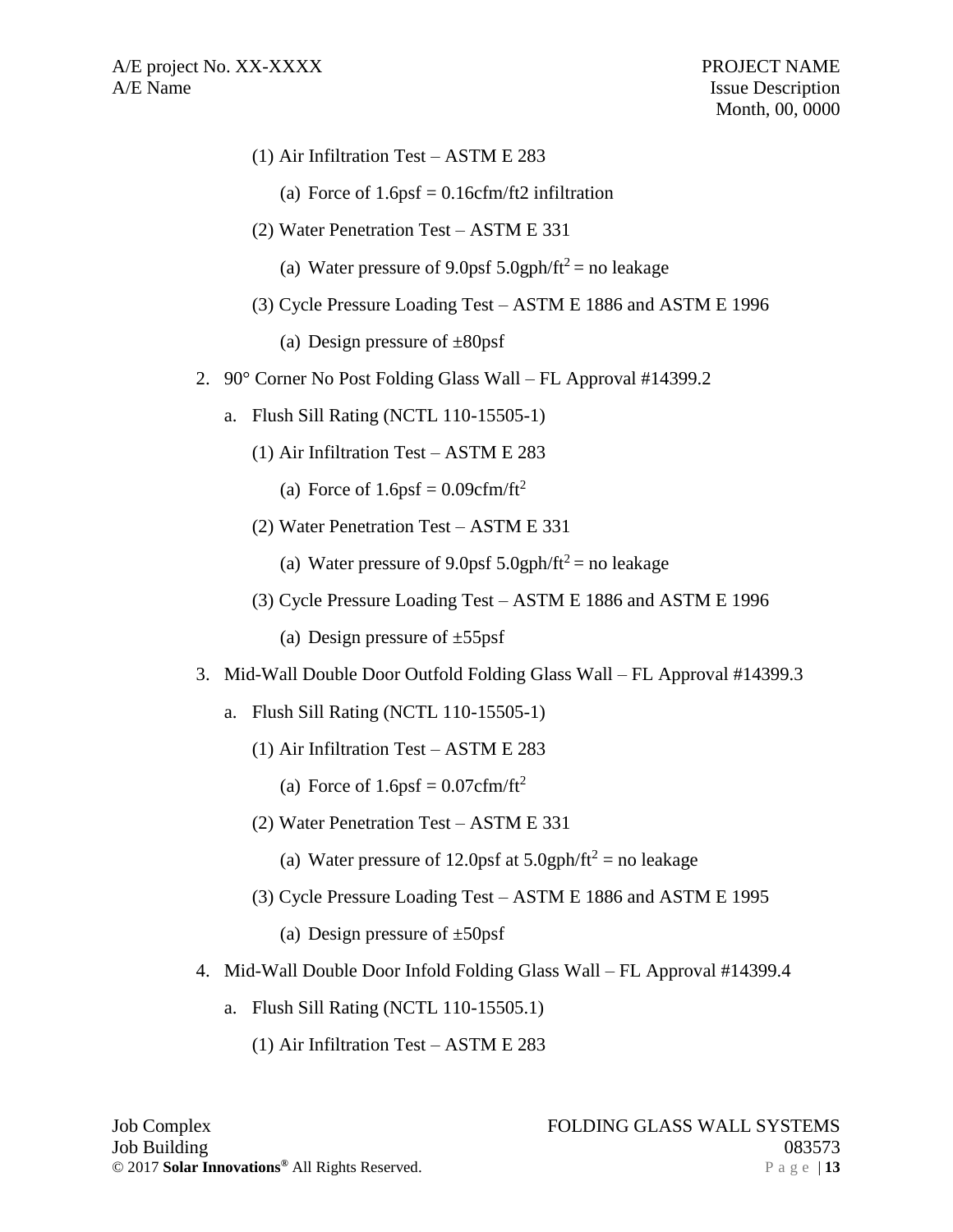- (a) Force of  $1.6$ psf =  $0.09$ cfm/ft<sup>2</sup>
- (2) Water Penetration Test ASTM E 331
	- (a) Water pressure of 9.0psf at  $5.0$ gph/ft<sup>2</sup> = no leakage
- (3) Cycle Pressure Loading Test ASTM E 1886 and ASTM E 1995

(a) Design pressure of  $\pm 55$ psf

- b. Standard Sill Rating (NCTL 110-15327-1)
	- (1) Air Infiltration Test ASTM E 283
		- (a) Force of  $1.6 \text{psf} = 0.02 \text{cfm/ft}^2$
	- (2) Water Penetration Test ASTM E 331
		- (a) Water pressure of 9.0psf at  $5.0$ gph/ft<sup>2</sup> = no leakage
	- (3) Cycle Pressure Loading Test ASTM E 1886 and ASTM E 1995
		- (a) Design pressure of  $\pm 70$ psf
- 5. Mid-Wall Double Door Outfold Folding Glass Wall FL Approval #14399.5
	- a. Flush Sill Rating (NCTL 110-15505-1)
		- (1) Air Infiltration Test ASTM E 283
			- (b) Force of  $1.6$ psf =  $0.09$ cfm/ft<sup>2</sup>
		- (2) Water Penetration Test ASTM E 331
			- (b) Water pressure of 9.0psf at  $5.0$ gph/ft<sup>2</sup> = no leakage
		- (3) Cycle Pressure Loading Test ASTM E 1886 and ASTM E 1995
			- (b) Design pressure of  $\pm 55$ psf
	- b. Standard Sill Rating (NCTL 110-15327-1)
		- (1) Air Infiltration Test ASTM E 283
			- (a) Force of  $1.6$ psf =  $0.18$ cfm/ft<sup>2</sup>
		- (2) Water Penetration Test ASTM E 331
			- (a) Water pressure of 12.0psf at  $5.0$ gph/ft<sup>2</sup> = no leakage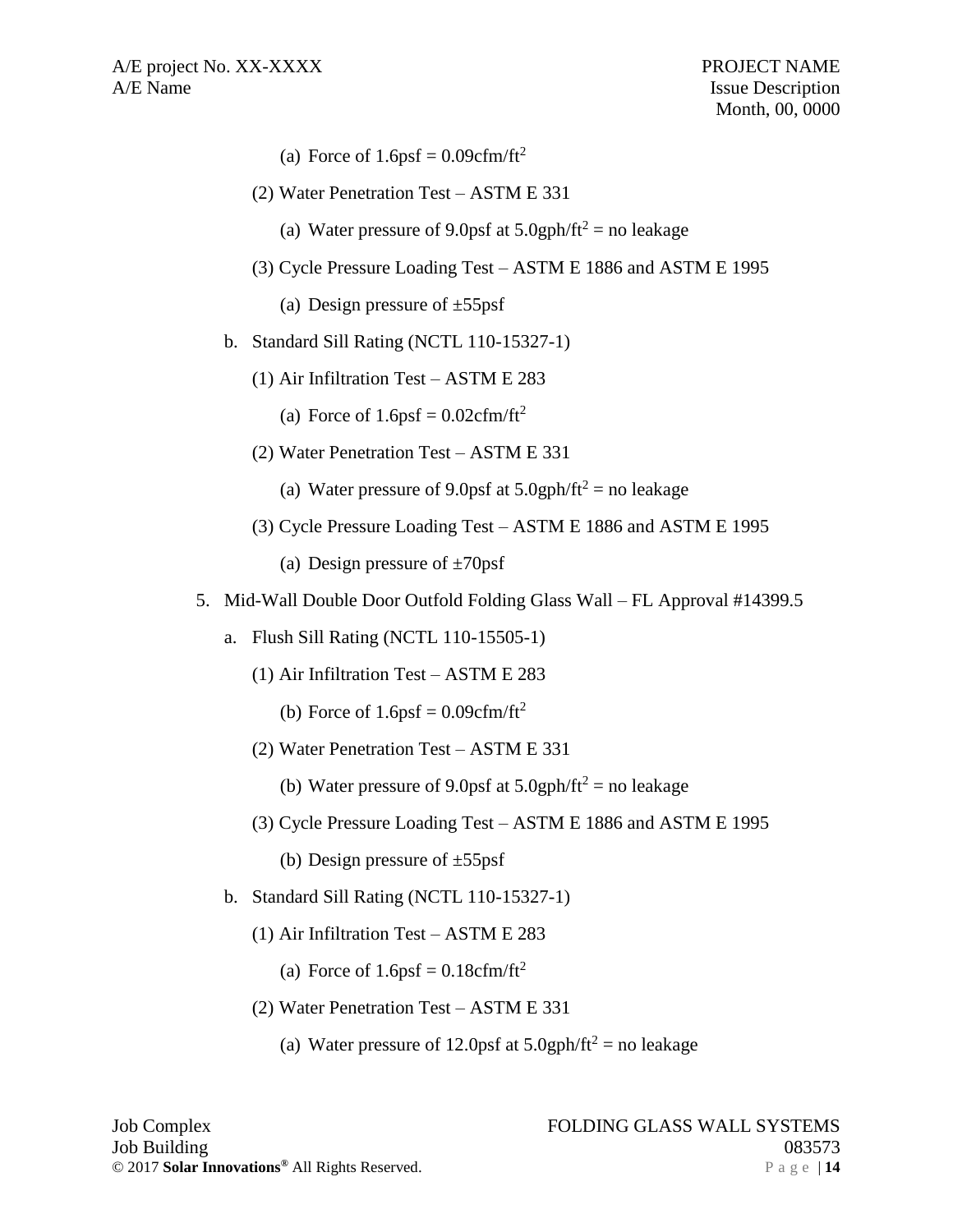## (3) Cycle Pressure Loading Test – ASTM E 1886 and ASTM E 1995

(a) Design pressure of  $\pm 70$ psf

#### 1.06 SUBMITTALS

- A. Submit under the provisions of Section 013000 for review and approval for fabrication.
- B. Shop Drawings Detailed drawings prepared specifically for the project by manufacturer. Include information not fully detailed in manufacturer's standard product data, including, but not limited to, wall elevations and detail sections of every typical composite member. Show opening dimensions, framed opening tolerances, profiles, product components, anchorages, and accessories.
	- 1. Indicate fastener locations, glazing, and hardware arrangements.
	- 2. Include schedule identifying each unit, with marks or numbers referencing drawings.
	- 3. Must show all surrounding substrates and relevant conditions
	- 4. Must be drawn in the domestic USA, by the manufacturer of the system
- C. Product Data Manufacturer's data sheets on each product to be used, including:
	- 1. Storage and handling requirements and recommendations
	- 2. Preparation instructions and recommendations
	- 3. Installation methods

#### **\*\*\*Note to Specifier: Delete color section samples if colors have been pre-selected.**

- D. Color Samples Two complete color chip sets representing manufacturer's full range of stocked colors with a standard size of 2" x 3" (50mm x 75mm).
- E. Verification Samples required samples for verification of system
	- 1. Aluminum Finish Two samples, minimum size of 2" x 3" (50mm x 75mm), representing actual material and color.
	- 2. Wood Finish Two samples, minimum size of 2" x 5" (50mm x 127mm), representing actual product and color.
	- 3. Glazing Two samples, minimum size of 12" x 12" (300mm x 300mm), representing specified glass, including coatings and/or frit pattern(s).

#### **\*\*\*Note to Specifier: Assembly sample provided upon request only.**

1. Assembly Sample - One sample illustration connection details with a maximum size of 12" x 12" x 12". Glazing included as offered by glass supplier. Sample developed to best represent the specified product.

### 1.07 QUALITY ASSURANCE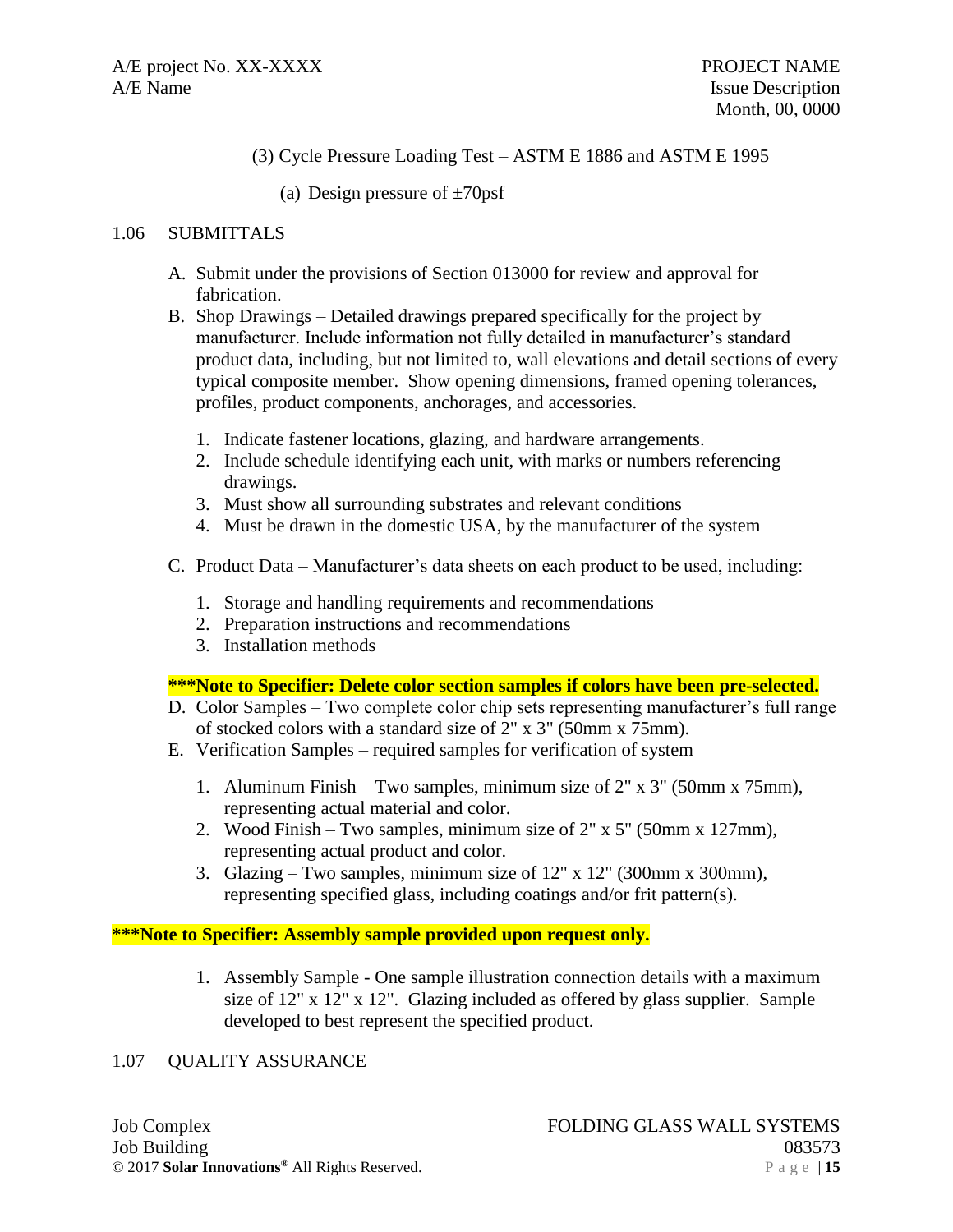- A. Manufacturer qualifications company shall be a company specializing in the manufacturing of products specified in this section, including, but not limited to, greenhouses, doors, and operable vent systems. Manufacturer shall have at least nineteen (19) years of experience in fabrication and erection of exterior folding wall systems for projects of similar scope.
	- 1. Manufacturer must use an extruded aluminum system comprised of domestically produced aluminum and is fabricated/assembled in the USA.
	- 2. Manufacturer must be recognized by NAMI.
	- 3. Manufacturer must be a member in good standing of the National Glass Association (NGA).
	- 4. Manufacturing facility must have achieved Gold LEED certification.
- B. Installer Qualifications Installer shall be experienced in performing the work of this section that has specialized in installation of work similar to that required for this project for a minimum of nineteen (19) years.

**\*\*\*Note to Specifier: Include a mock-up if the project size and/or scope warrant taking such a precaution. The following is one example of how a mock-up on a large project might be specified. When deciding on the extent of the mock-up, consider all the major different types of work on the project and consult with product manufacturer prior to selection.**

- C. Mock-ups
	- 1. Provide a mock-up for evaluation of surface preparation techniques and application workmanship.
		- a. Approximate size:
		- b. Finish areas designated by Architect
		- c. Do not continue with remaining work until workmanship, color, and sheen are approved by Architect.
		- d. Refinish mock-up area as required to produce acceptable work.
		- e. Incorporate accepted mock-up as part of the Work.

### 1.08 DELIVERY, STORAGE, AND HANDLING

- A. Deliver products to the jobsite freight prepaid.
- B. Store products in manufacturers original unopened packaging, covered to protect factory finishes from damage, precipitation, and construction dirt until ready for installation
- C. Store materials off construction grounds in a secure location that is a dry, covered area and protected from weather conditions
- D. Inspect and report any freight damages to the manufacturer immediately.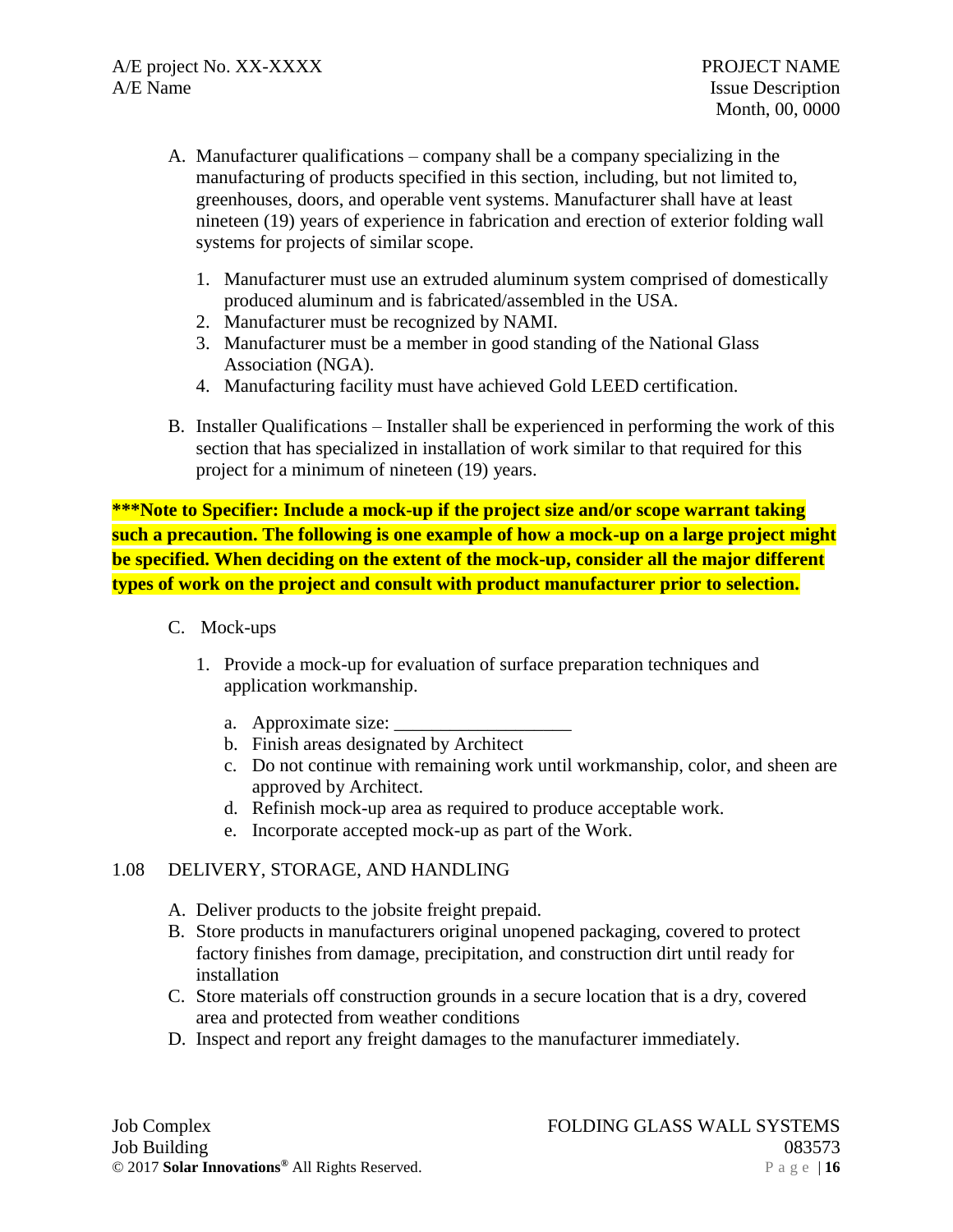### 1.09 PROJECT CONDITIONS

- A. Maintain environmental conditions (temperature, humidity, and ventilation\_ within limits recommended by manufacturer for optimal results. Do not install products under environmental conditions outside manufacturer's absolute limits.
- B. Perform structural silicone sealant work when air temperature is above  $10^{\circ}$  F (minus  $12^{\circ}$  C)

#### 1.10 WARRANTY

A. Provide manufacturer's limited warranty that all components are warranted for one (1) year for cases of normal use. Many components are also warranted by the original manufacturers for greater lengths of time. Reference original component manufacturers' warranties for complete information.

#### **\*\*\*Note to Specifier: Delete warranty components that do not apply to the project.**

- B. Warranty Addendum Manufacturer offers extended warranties and service contracts on a per job basis.
- C. Roller Addendum Trolley and hinge assemblies free from defect for a period of ten  $(10)$  years.

### **\*\*\*Note to Specifier: Delete warranties below that do not apply to the selected finish(es).**

- D. Frame Finish
	- 1. For anodized finishes provide a warranty of five (5) years.
	- 2. For stock color AAMA 2605 finishes with 2-3 coats powder or liquid dependent on color and/or application, provide paint manufacturer's warranty for color and film integrity for at least fifteen (15) years from date of application.
	- 3. For custom color AAMA 2605 finishes with 2-3 coats powder or liquid dependent on color and/or application, provide paint manufacturer's warranty for color and film integrity for at least fifteen (15) years from date of application.
	- 4. For stock color AAMA 2604 finishes with 2 coats powder or liquid, provide warranty for color and film integrity for ten (10) years from date of application.
	- 5. For custom color AAMA 2604 with 2 coats powder or liquid, provide paint manufacturer's warranty for cracking and pulling integrity for five (10) years from date of application.
	- 6. For custom AAMA 2603 finishes with 1 coat liquid only, thermosetting acrylic resin finishes, provide warranty for cracking and pulling integrity for five (5) years from date of application.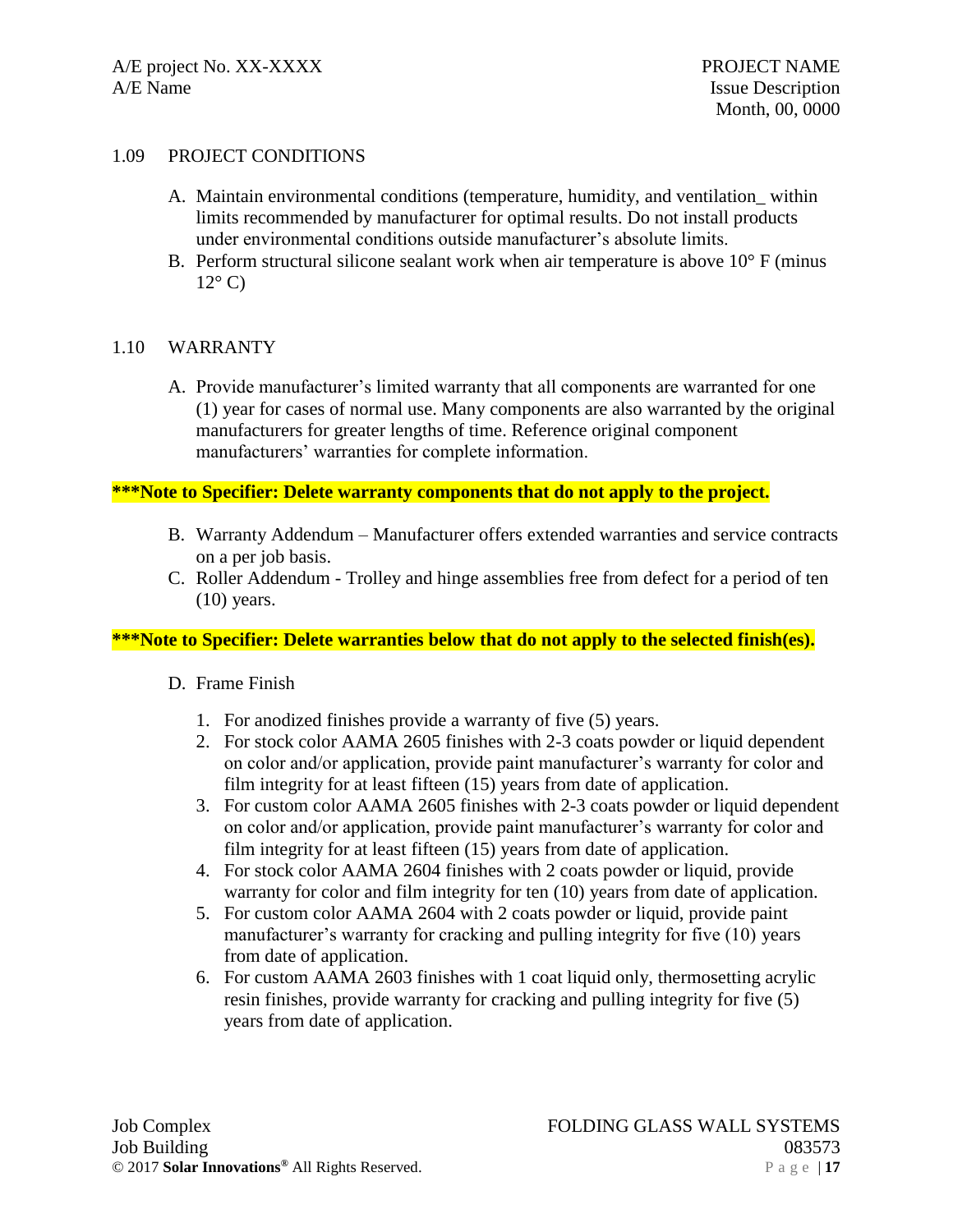- 7. For stock color AAMA 2603 finishes with 1 coat liquid only, provide paint manufacturer's warranty for cracking and pulling integrity for at least five (5) years from date of application.
- 8. Custom warranty period, \_\_\_\_ years, to be approved and accepted in writing by Solar Innovations® based on project's scope and application

**\*\*\*Note to Specifier: Under extreme conditions, warranties for glazing may be less than twenty (20) years. Verify conditions with manufacturer. Delete the following paragraph if not required or edit to suit conditions.**

E. Flat Glazing- Provide glazing manufacturer's standard warranty against defective materials, delamination, seal failure, and defects in manufacturing for up to twenty (20) years prorated or as otherwise provided in or limited by the glass manufacturer's limited warranty.

# **PART 2 PRODUCTS**

### 2.01 ACCEPTABLE MANUFACTURERS

A. Product based on Solar Innovations® Folding Glass Wall Systems, as provided by: Solar Innovations® 31 Roberts Road Pine Grove, PA 17963 Phone 800-618-0669 / Fax: 800-618-0743 Email: [skylight@solarinnovations.com](mailto:skylight@solarinnovations.com) Website: [www.solarinnovations.com](http://www.solarinnovations.com/)

**\*\*\*Note to Specifier: Delete one of the following two paragraphs; coordinate with requirements of Division 1 section on product options and substitutions.**

B. Substitutions not permitted

### 2.02 FOLDING GLASS WALL

- A. Panel Size
	- 1. Width \_\_\_\_\_\_\_\_\_\_\_\_\_
	- 2. Height  $\overline{\phantom{a}}$
	- 3. As indicated on the Drawings.
- B. Operation/Configuration

**\*\*\*Note to Specifier: Select one of the following paragraphs and delete the other.**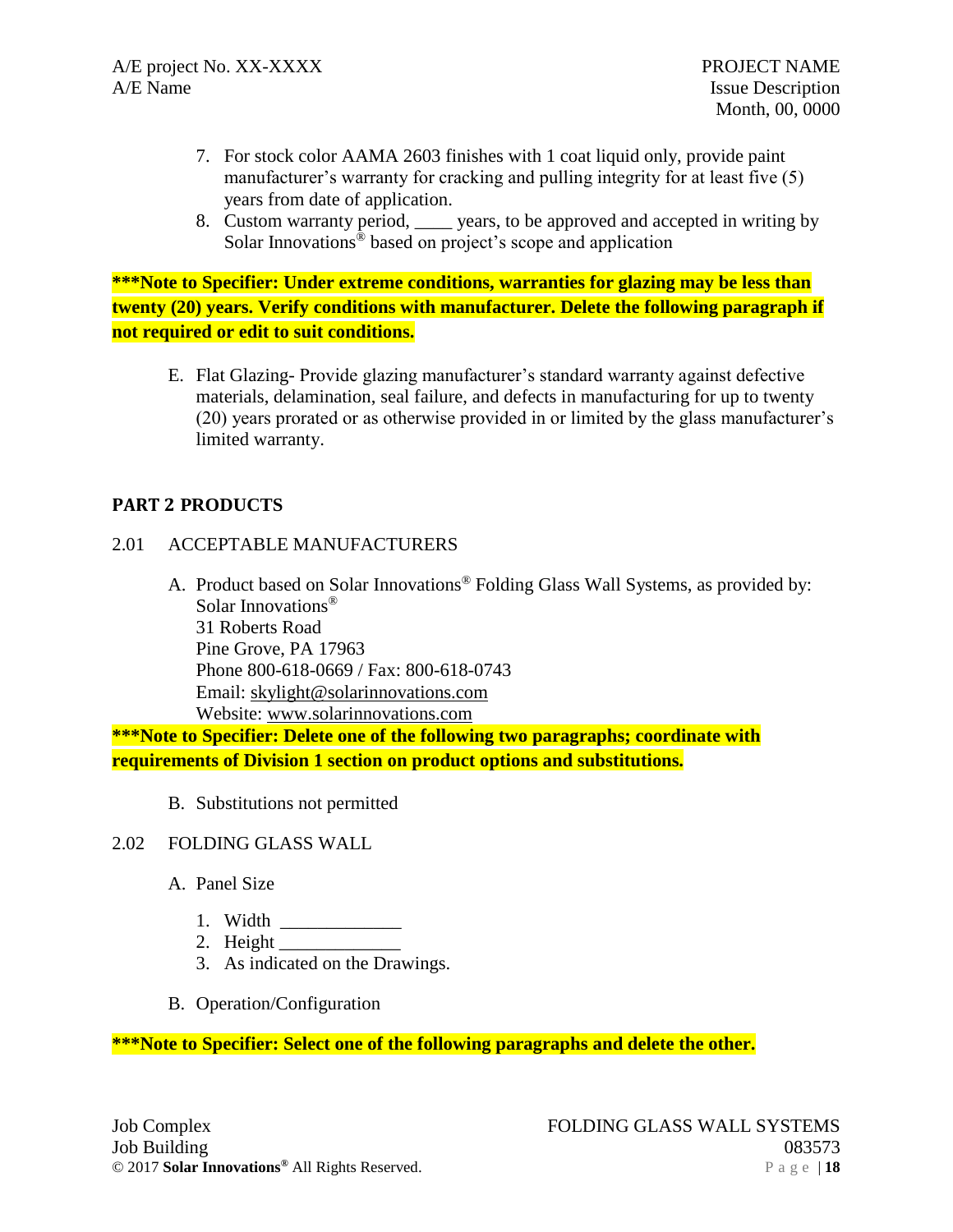- 1. Out-folding system
- 2. In-folding system
- C. Load Bearing

**\*\*\*Note to Specifier: Select one of the following two paragraphs and delete the other.**

- 1. Top load suspension system
- 2. Bottom load bearing system

**\*\*\*Note to Specifier: Delete all glass choices not incorporated into the project. Decorative option should be deleted if not required.**

- D. Glazing
	- 1. Single pane glazing options (define variances between sloped and vertical glazing as needed.)
		- a.  $3/16$ " (5mm) float glass
		- b.  $\frac{1}{4}$ " (7mm) float glass
		- c. Polycarbonate
		- d. Other-\_\_\_\_\_\_\_\_\_\_
	- 2. Double pane glazing options
		- a. 1" insulated glass unit
			- (1) Outboard glazing lite 3/16" tempered clear glass with LoE 272 lowemissivity coating on surface two
			- (2) Air spacer Stainless Steel spacer with dual seals of polyisobutylene/silicone and filled with argon gas
			- (3) Vertical inboard glazing lite  $-3/16$ " tempered clear glass
	- 3. Specialty glazing options (job specification sections can be provided for the following specialty glazing options.)

**\*\*\*Note to Specifier: Discuss all specialty glazing options with the manufacturer to determine viability, benefits, and recommended installation locations.**

- a. Thermochromic Glass glazing system that is 'tinted' via natural heat
- b. Solera Glass Install Solera light diffusion glazing system.
- c. Lumira Polycarbonate Lumira (formerly AeroGel) filled polycarbonate panels to control light diffusion and insulation characteristics.
- 4. Glazing Accessories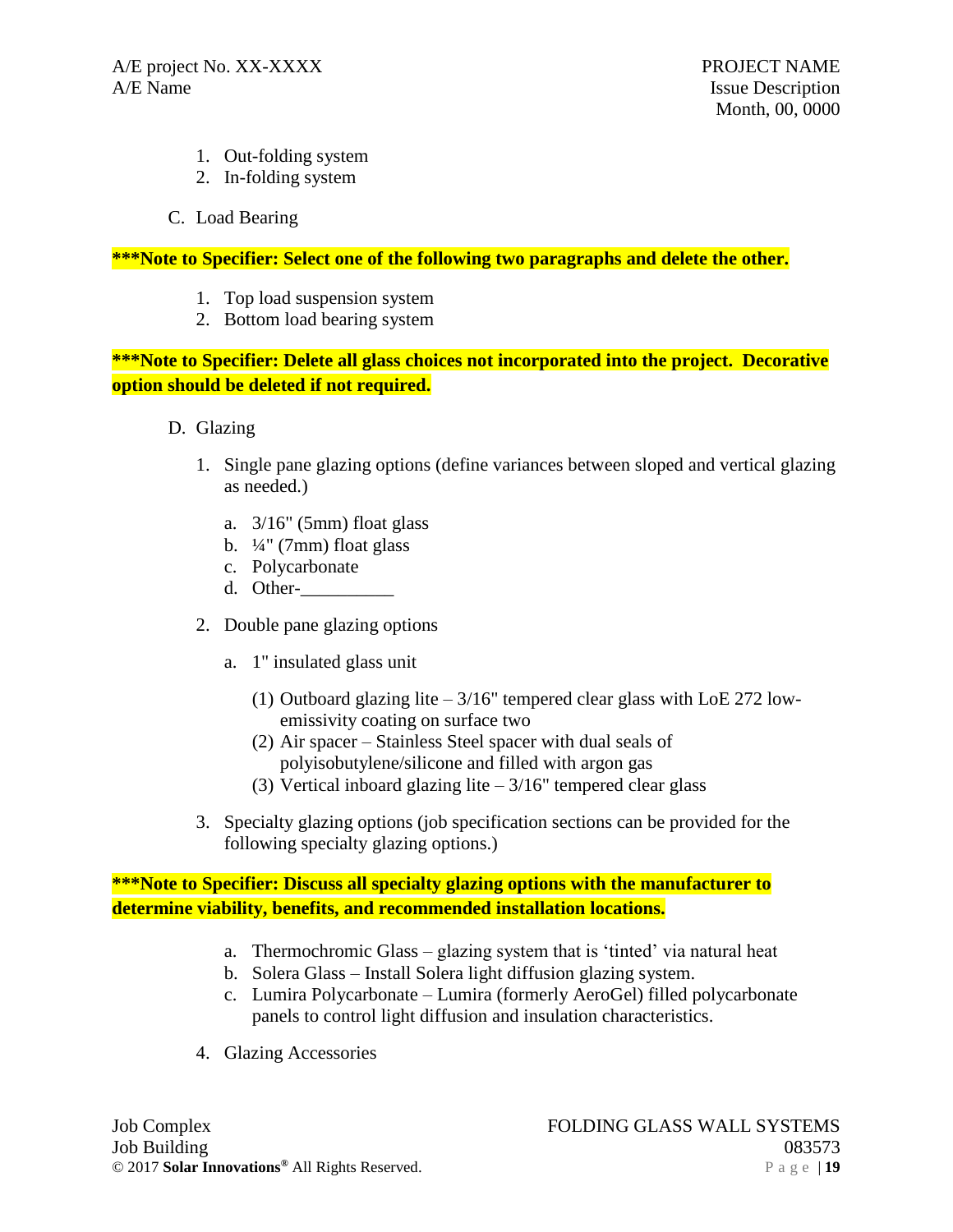- a. Decorative Mullions
- b. Interior Grids  $3/16''$  x  $5/8''$  (4.76mm x 15.87mm)
- c. Simulated Divided Lites  $3/8$ " x  $5/8$ " (9.52mm x 15.87mm)
- d. Applied Grids
	- (1)  $\frac{3}{4}$ " traditional grids
	- (2) 1 ¼" traditional grids
	- (3) 7/8" colonial grids
	- (4) 7/8" ogee grid
	- $(5)$   $\frac{3}{4}$ " low profile grid
- e. Decorative Raised Panels
- E. Framing Members minimum .125 wall thickness required for all structural members.

**\*\*\*Note to Specifier: Select one of the following paragraphs and delete the others. Consult manufacturer to determine which framing meets project specific requirements.**

- 1. SI3250N G2 narrow non-thermal extruded aluminum frame 1.813" (46.08mm) width
- 2. SI3250 G2 narrow thermal extruded aluminum frame with a thermal isolation separation 1.813" (46.08mm) width
- 3. SI3350N G2 standard non-thermal extruded aluminum frame 2.75" (69.85mm) width
- 4. SI3350 G2 standard thermal extruded aluminum frame with a thermal isolation separation 2.75" (69.85mm) width
- 5. SI3600 G2 heavy thermal extruded aluminum frame with a thermal isolation separation 5.5" (139.7mm) width
- 6. SI32350F G3 narrow thermal extruded aluminum frame with a thermal isolation separation 1.81" (45.97mm) width
- 7. SI33350NF G3 regular non-thermal extruded aluminum frame 2.75" (69.85mm) width
- 8. SI33350F G3 regular thermal extruded aluminum frame with a thermal isolation separation 2.75" (69.85mm) width
- F. Perimeter weather gaskets EPDM with solid strand cord
- G. Sill

**\*\*\*Note to Specifier: Select one of the following seven options.** 

- a. Standard sill
- b. Standard recessed sill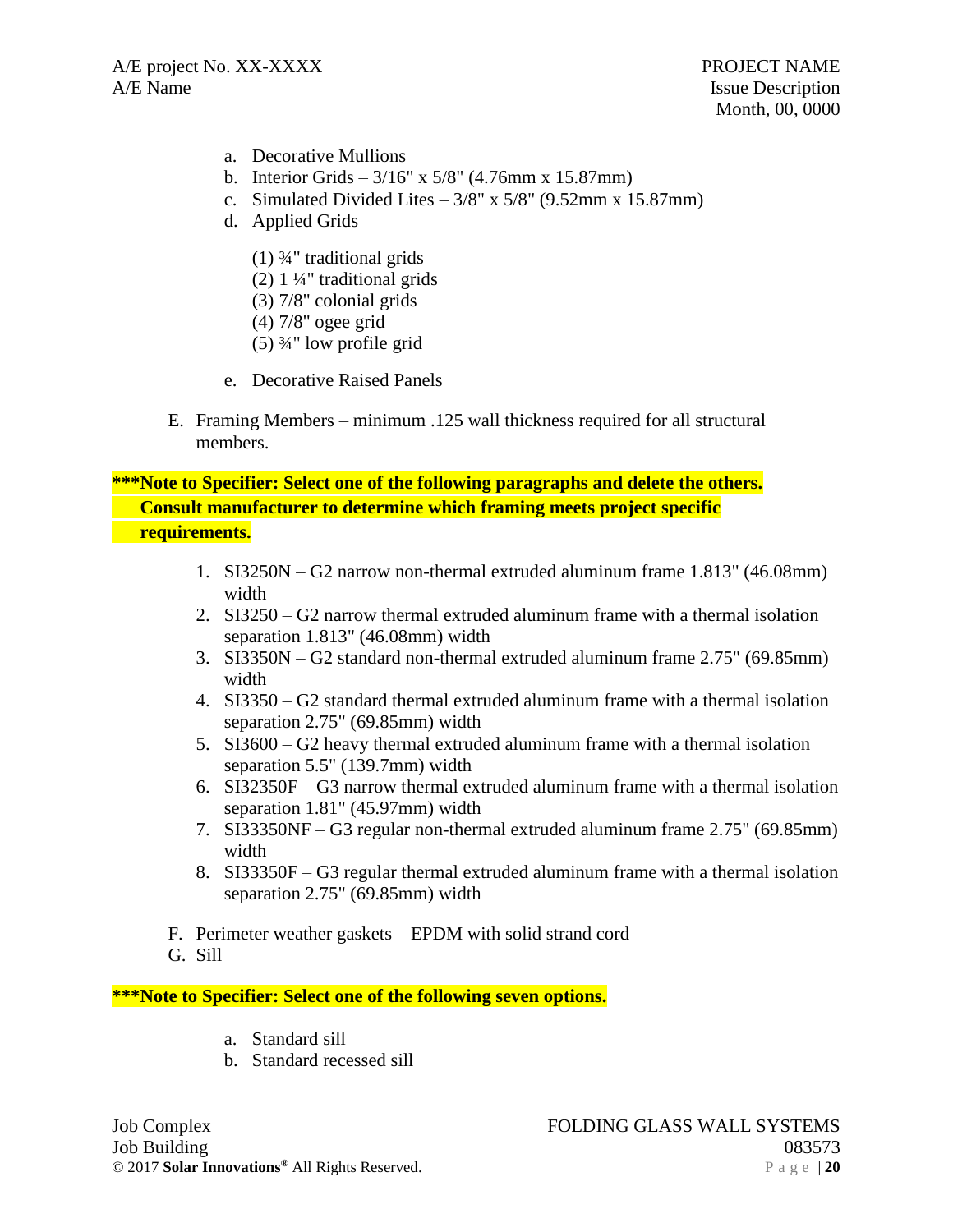- c. Standard flush recessed sill
- d. Recessed ramp sill (ADA)
- e. Top load only ADA surface mount sill
- f. Top load only Surface mount sill
- g. Top load only Recessed flush hat sill

**\*\*\*Note to Specifier: If drain tubes are required, they must be factory fabricated. Field fabricated drain tubes will not be accepted.**

- h. Drain tubes as required (not available on top load only sills)
- H. Hardware
	- a. Stainless Steel bearings with eight rollers which can be serviced without being removed from their track system
	- b. Handles/Lock Sets
		- (1) Contact manufacturer for handle set choices

**\*\*\*Note to Specifier: 3-point lock set is standard. Select optional 5-point lock set system as required.**

- (2) 3-point lock set on swing doors
- (3) 5-point lock set on swing doors

# **\*\*\*Note to Specifier: 2-point locking handles are standard. Select optional surface mount flush bolts as required.**

- c. Stainless Steel and aluminum corrosion proof, low profile, 2-point locking handle on folding doors. Nylon handles will not be accepted.
- d. Surface-mounted flush bolts on folding doors
- e. Concealed Stainless Steel locking rods (aluminum locking rods will not be accepted)

# **\*\*\*Note to Specifier: Semi-concealed hinge is standard. Select surface mount hinge as required.**

- f. 7-knuckle, aluminum and stainless corrosion proof surface mount aluminum hinge with Stainless Steel bushings and security bolt end. Zinc-die-cast hinges will not be accepted.
- g. 7-knuckle, aluminum and stainless corrosion proof semi-concealed aluminum hinge with Stainless Steel bushings and security bolt end. Zinc-die-cast hinges will not be accepted.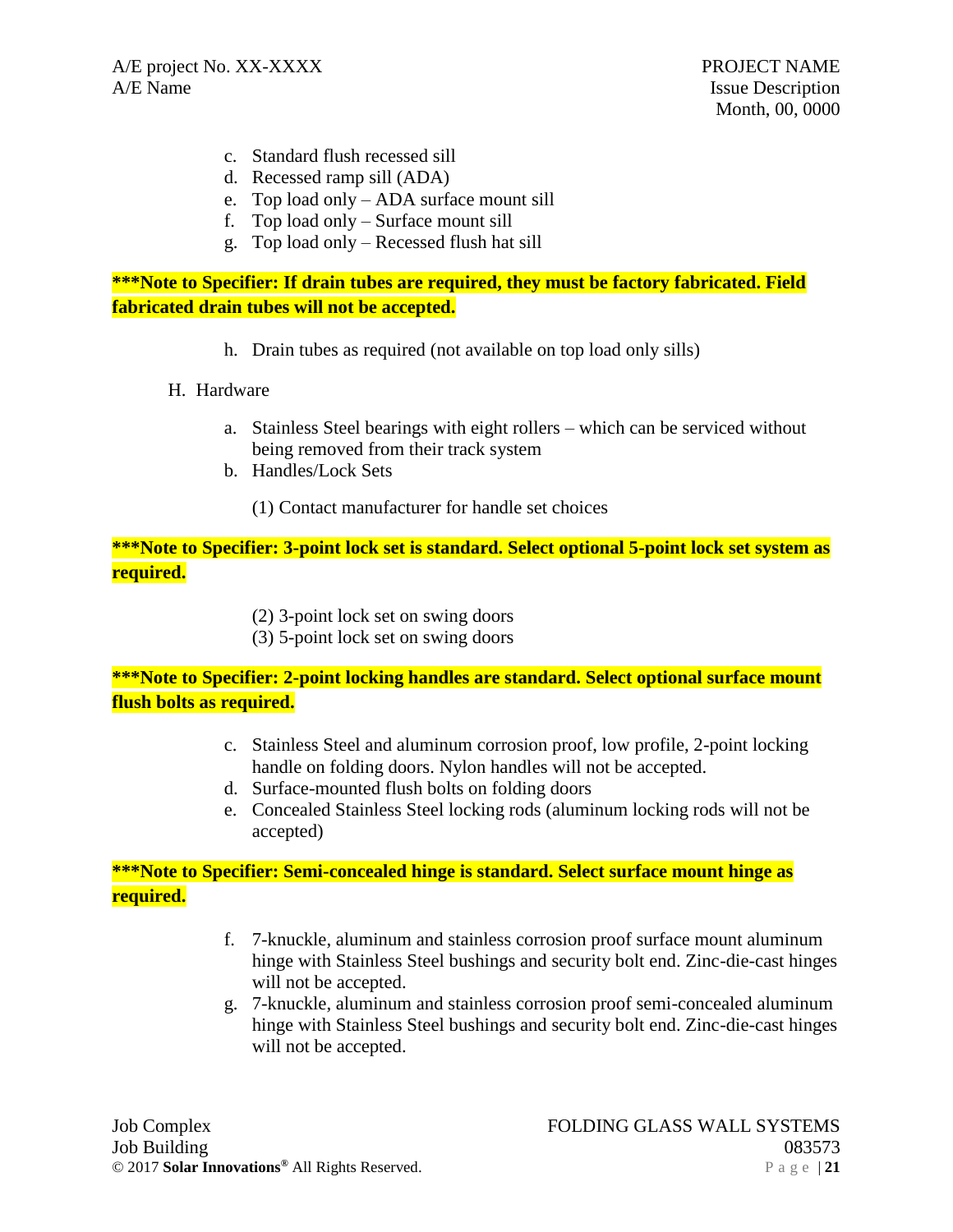- 2. Corners Corner lugs to be extruded, thermally broken aluminum. Corner connectors that are not thermally-broken will not be accepted.
- 3. End Caps End caps not permitted to breech thermal break.

# 2.03 MATERIALS

- A. Aluminum 6063-T52, 6063-T6, or 6061-T6 alloy and temper. Other alloys and tempers may be used for non-structural members provided they do not void the required warranties. Indicate alloys and tempers clearly on shop drawings and in structural calculations.
	- 1. Framing Members Thickness based on design loading, cross sectional configuration, and fabrication requirement.
	- 2. Aluminum Flashing and Closures Minimum of 0.040" (1mm) thick.
	- 3. Snap-on Covers and Miscellaneous Non-structural trim Minimum thickness recommended by the manufacturer.
- B. Insulated Panels Expanded polystyrene; provide at all filler panels and sheet metal members.
- C. Glazing See product section.
	- D. Flashings Sheet aluminum, same finish as for system components; secured with concealed fastening method or fastener with head finished to match; thickness as required for conditions encountered.

# **\*\*\*Note to Specifier: Delete the following when not required.**

E. Thermal Insulbar® Separation – Manufacturer's standard system to provide thermal separation between exterior and interior components.

# **\*\*\*Note to Specifier: Verify with manufacturer if internal reinforcing is required based on framing material, structure, size, and configuration.**

- F. Internal Reinforcing
	- 1. ASTM B221/B221M and ASTMB241/B241M for structural aluminum
	- 2. Shapes and sizes to suit installation
- G. Glazing Gaskets Compression type design, replaceable, EPDM, complying with ASTM C864, with solid strand cord to prevent shrinkage.
	- 1. Completely compatible with glazing sealant to be used
	- 2. Profile and hardness as necessary to maintain uniform pressure for watertight seal
	- 3. Manufacturer's standard black color
	- 4. Factory molded corners required at interior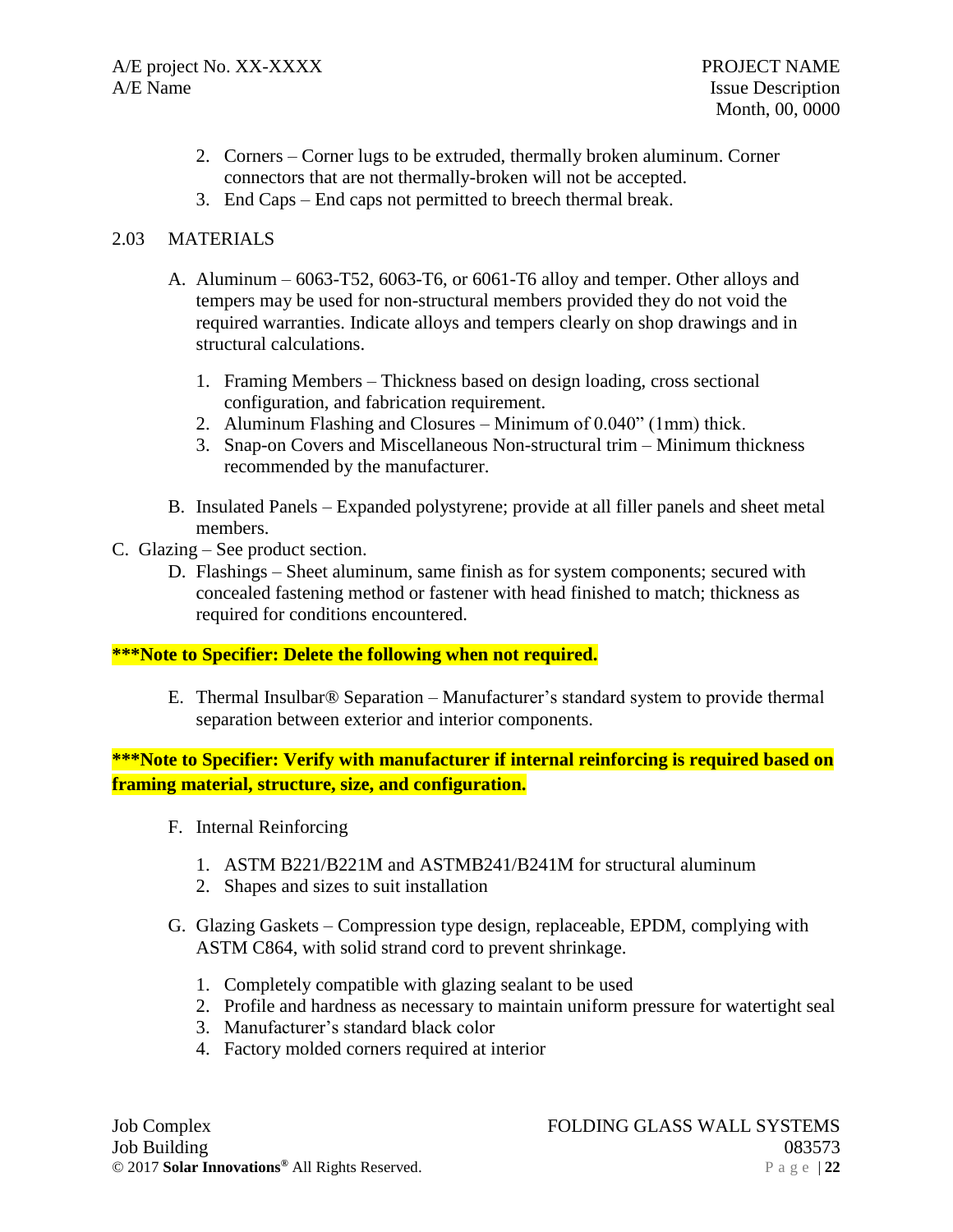- H. Setting Blocks, Edge Blocks, and Spacers As required by manufacturer and compatible with insulated glass where required
- I. Structural Glazing Sealant Manufacturer's Standard; black
- J. Perimeter Sealant Manufacturer's Standard, color to match framing finish if available, otherwise color as selected from manufacturer's standard range
- K. Anchors and Fasteners
	- 1. Aluminum and Stainless Steel of type which will not cause electrolytic action or corrosion
	- 2. Zinc cadmium-plated fasteners may be used if acceptable to manufacturer.
	- 3. Finish exposed fasteners to match aluminum frame

## 2.04 FRAME FINISH

**\*\*\*Note to Specifier: Delete all but one of the following frame finishes. If more than one finish is required, indicate the locations where each is to be used on the architectural drawings.**

- A. Unfinished Aluminum: Mill
- B. Aluminum Finish: Anodized complying with AAMA 611
	- 1. Color: Clear (Class I)
	- 2. Color: Dark Bronze
- C. Aluminum Finish: AAMA 2605 finish
	- 1. Color: Manufacturer's standard bronze color
	- 2. Color: Manufacturer's standard Hartford green color
	- 3. Color: Manufacturer's standard white color
	- 4. Color: Manufacturer's standard sandstone color
	- 5. Color: Manufacturer's standard black color
	- 6. Color: Manufacturer's standard natural clay color
- D. Aluminum Finish: AAMA 2604 finish
	- 1. Color: Manufacturer's standard bronze color
	- 2. Color: Manufacturer's standard Hartford green color
	- 3. Color: Manufacturer's standard white color
	- 4. Color: Manufacturer's standard sandstone color
	- 5. Color: Manufacturer's standard black color
	- 6. Color: Manufacturer's standard natural clay color
- E. Aluminum Finish: AAMA 2603 finish
	- 1. Color: Manufacturer's standard bronze color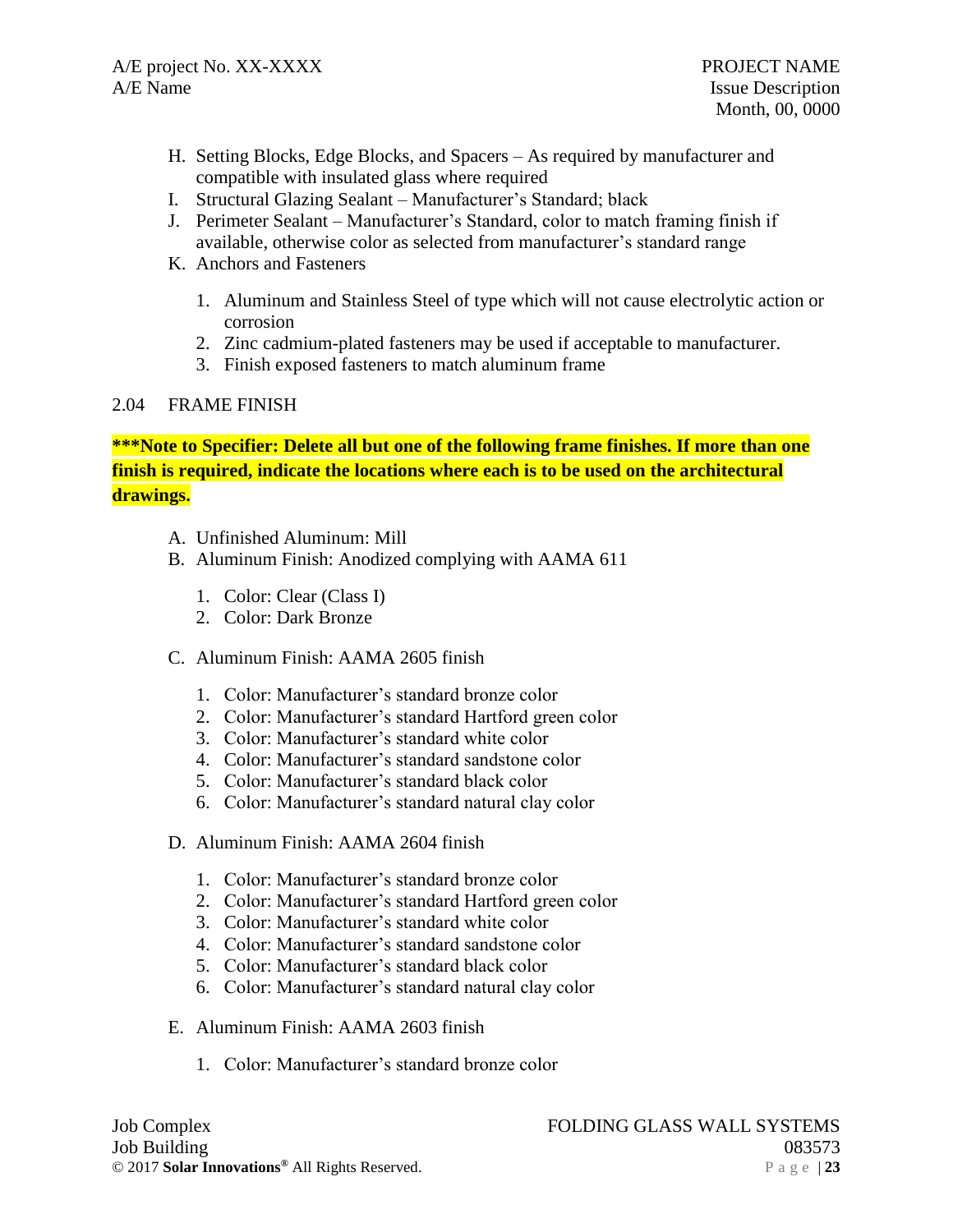- 2. Color: Manufacturer's standard Hartford green color
- 3. Color: Manufacturer's standard white color
- 4. Color: Manufacturer's standard sandstone color
- 5. Color: Manufacturer's standard black color
- 6. Color: Manufacturer's standard natural clay color

# **\*\*\*Note to Specifier: If a custom color or a different type of finish is required, verify availability with manufacturer and enter a description below.**

- F. Aluminum Liquid Finish: \_\_\_\_\_\_\_\_\_\_\_\_\_\_\_\_\_\_\_\_
- G. Aluminum Powder Finish: \_\_\_\_\_\_\_\_\_\_\_\_\_\_\_\_\_\_\_\_
- H. Aluminum Anodized Finish:
- I. Metal Cladding: \_\_\_\_\_\_\_\_\_\_\_\_\_\_\_\_\_\_\_\_
- J. Wood Veneering: \_\_\_\_\_\_\_\_\_\_\_\_\_\_\_\_\_\_\_\_
	- a. Manufacturer's standard water based sealer applied to minimize damage and discoloration during installation. Final sanding and finishing is by the other. It is the customer's responsibility to properly maintain the finish on the wood to preserve any warranty.
	- b. ICA 3-coat clear sealer consisting of impregnating agent, base coat, and top coat.

## 2.05 FABRICATION

- A. Fabricate components in accordance with the shop drawings approved by the architect.
- B. All major fabrication shall be done at the manufacturing location and not onsite.
- C. Manufacturer shall remove all burrs and rough edges prior to finish application.
- D. Install all gaskets and tapes at factory, as reasonable.
- E. Disassemble only to the extent necessary for shipping and handling limitations.
- F. Manufacturer shall be notified of any field modification prior to the activity commencing.
- G. All welding shall comply with standards set forth by the American Welding Society.
- H. Grind exposed welds smooth and flush with adjacent surfaces before finishing; restore mechanical finish.
- I. Perform all work in a method that will meet or exceed industry standards.
- J. Isolation membrane materials shall be used to separate dissimilar metals to prevent galvanic corrosion/action between materials.
- K. Fabricate components to allow for accurate and rigid fit of joints and corners. Match components carefully ensuring continuity of line and design. Ensure joints and connections will be flush and weather tight. Ensure slip joints make full, tight contact and are weather tight.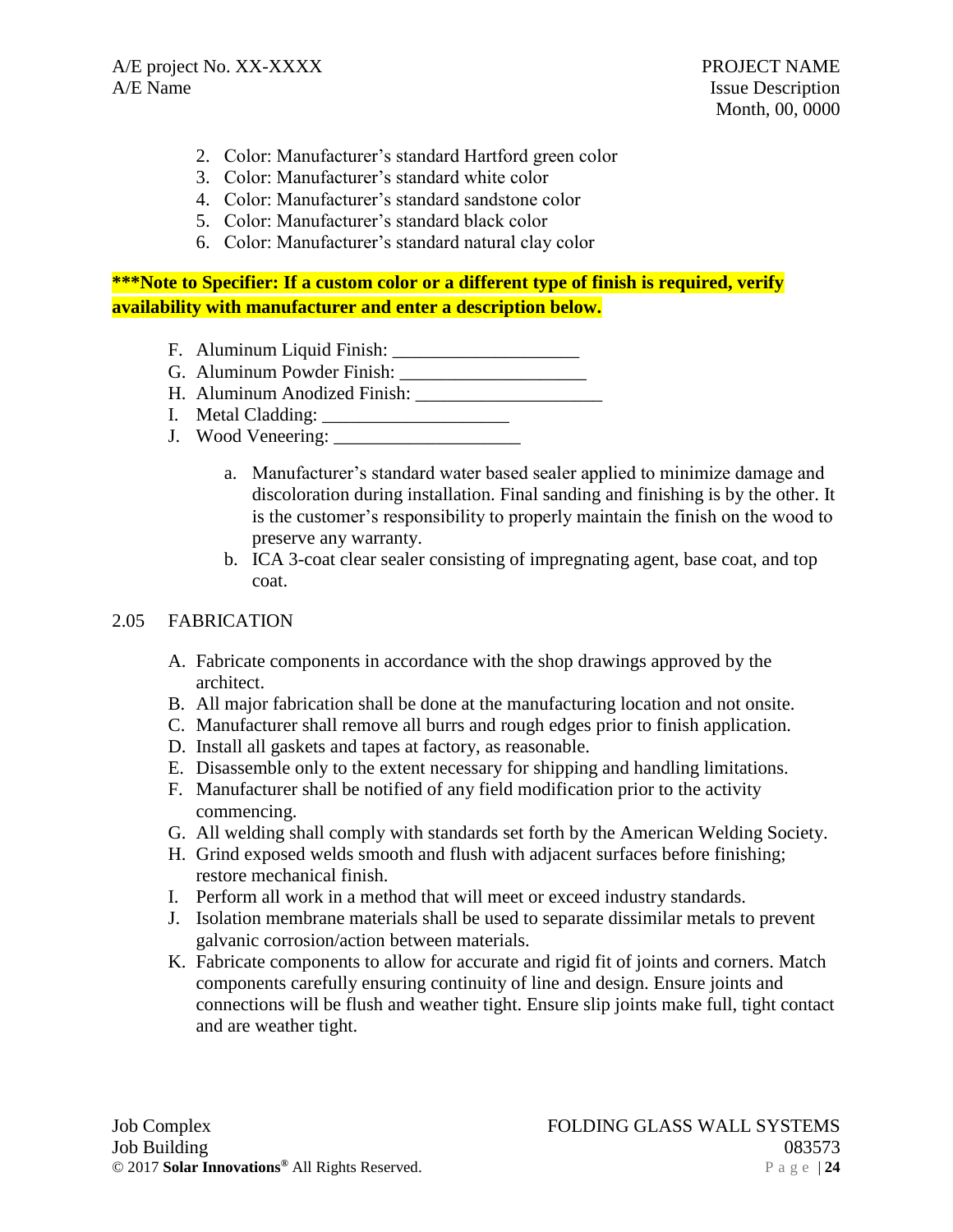**\*\*\*Note to Specifier: Delete the following if internal reinforcing is not required for this project.**

- L. Fabricate components true to detail and free from defects impairing appearance, strength or durability.
- M. Provide contoured exterior horizontal or purlin glazing retainers to minimize water, ice, and snow buildup.
- N. Reinforce components at anchorage and support points, joints, and attachment points for interfacing work.
- O. Accurately size glazing to fit openings allowing for clearances as set forth by the "Glazing Manual" published by the Flat Glass Marketing Association (FGMA).
- P. Cut glass clean and carefully. Nicks and damaged edges will not be accepted. Replace all glass with damaged edges.

# **PART 3 EXECUTION**

### **\*\*\*Note to Specifier:**

**This section is only applicable if Solar Innovations® installation is accepted.**

### 3.01 PREPARATION

- A. General contractor shall direct, supervise, and inspect all site work related to the folding glass wall system.
- B. Do not begin installation until substrates have been properly prepared and approved by manufacturer. Substrate preparation shall be done in strict accordance with the approved shop drawings.
- C. If substrate penetration is the responsibility of another installer, notify Architect of unsatisfactory preparation before proceeding.
- D. Thoroughly clean all surfaces and substrates prior to installation.
- E. Prepare surfaces using the method recommended by the manufacturer for achieving the best result for the substrate under the project conditions.

# 3.02 INSTALLATION

- A. Installation of the folding glass wall system shall be done in accordance with approved shop drawings and manufacturer's instruction and installation manual(s).
- B. Separate dissimilar materials using nonconductive tape, paint, or other material not visible in finished work.
- C. Provide attachments and shims to permanently fasten system to building structure.
- D. Maintain dimensional tolerances and alignment with adjacent work.
- E. Anchor securely in place, allowing for required movement, including expansion and contraction.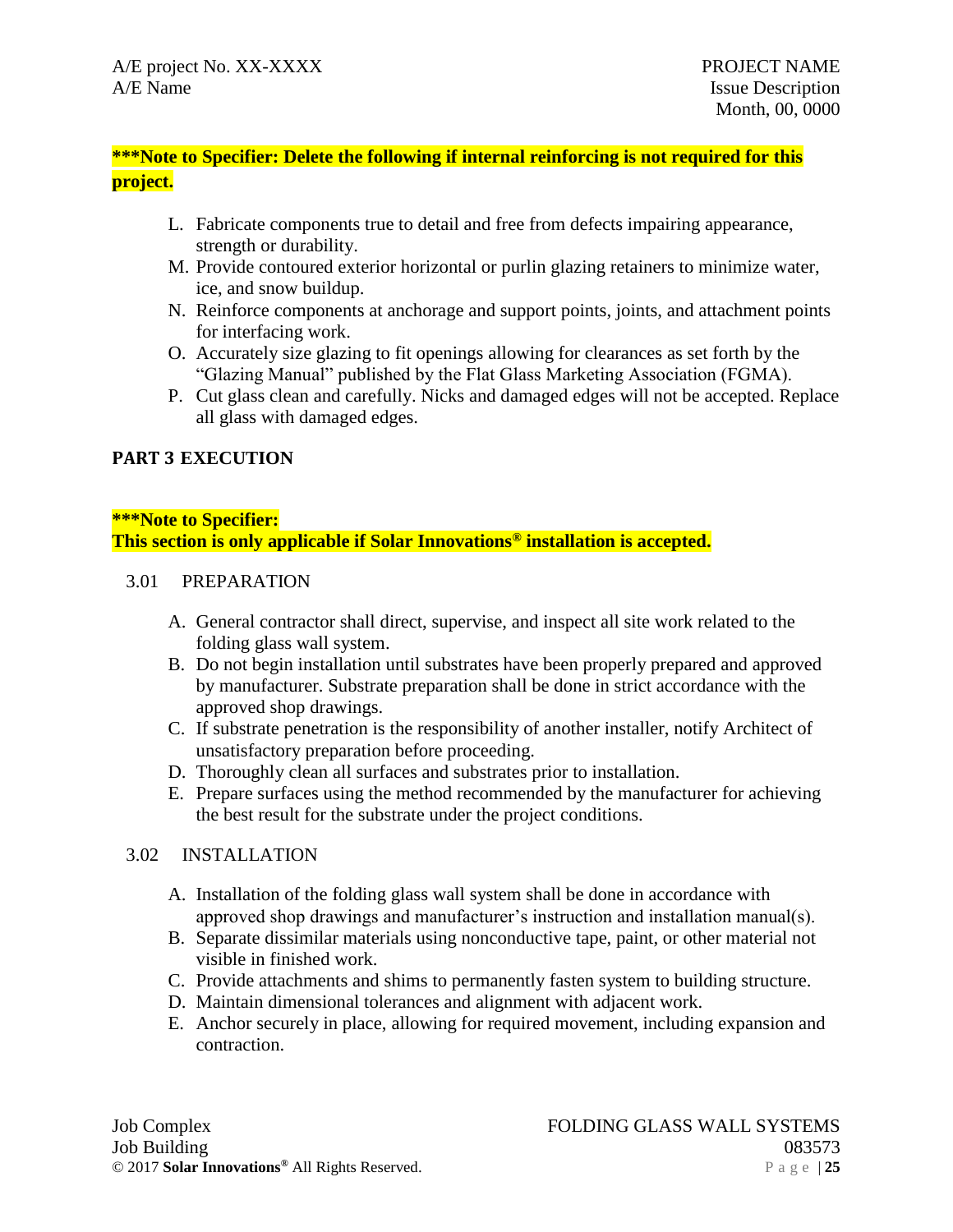- F. Install glazing sealants in accordance with manufacturer's instructions without exception, including surface preparations.
- G. Set sill members in bed of sealant. Set other members with internal sealants to provide weather tight construction.
- H. Install flashings, bent metal closures, corners, gutters, and other accessories as required or detailed.
- I. Clean surfaces and install sealant in accordance with sealant manufacturer's instructions and guidelines.

# 3.03 ADJUSTING AND CLEANING

- A. Adjust hinge set, locksets, and other hardware for proper operation. Lubricate using a suitable lubricant compatible with door and frame coatings.
- B. Remove temporary coverings and protection of adjacent work areas. Repair or replace damaged installed products. Clean installed products in accordance with manufacturer's instructions before owner's acceptance.
- C. Any abraded surface of the finish shall be cleaned and touched up with air dry paint, as approved and furnished by the window manufacture, in a color to match factory applied finish.
- D. Remove from project site, and legally dispose of construction debris associated with this work.
- E. Removable sill and head stop provide for greater serviceability of hardware without the need to remove the other panels.

# 3.04 HOUSEKEEPING

- A. Manufacturer shall deliver all related operating instructions, maintenance manuals, and warranty registration cards to the general contractor during the completion of the project.
- B. Installer shall protect installed products until completion of the installation from all construction debris and natural elements.
- C. Manufacturer is responsible for all touch-up repair, or replace damaged products during the installation.
- D. Installer shall keep area tidy and safe at all times.
- E. Clean and dress all sealant prior to installation completion.
- F. Clean all glass prior to installation completion.
- G. Installer shall clean the entire enclosure one time at the completion of the installation. Cleaning shall include surface cleaning of aluminum framing and glass and clean up of construction debris. All subsequent cleaning shall be the responsibility of the general contractor.

# 3.05 PROTECTION

A. Protect installed products until completion of project.